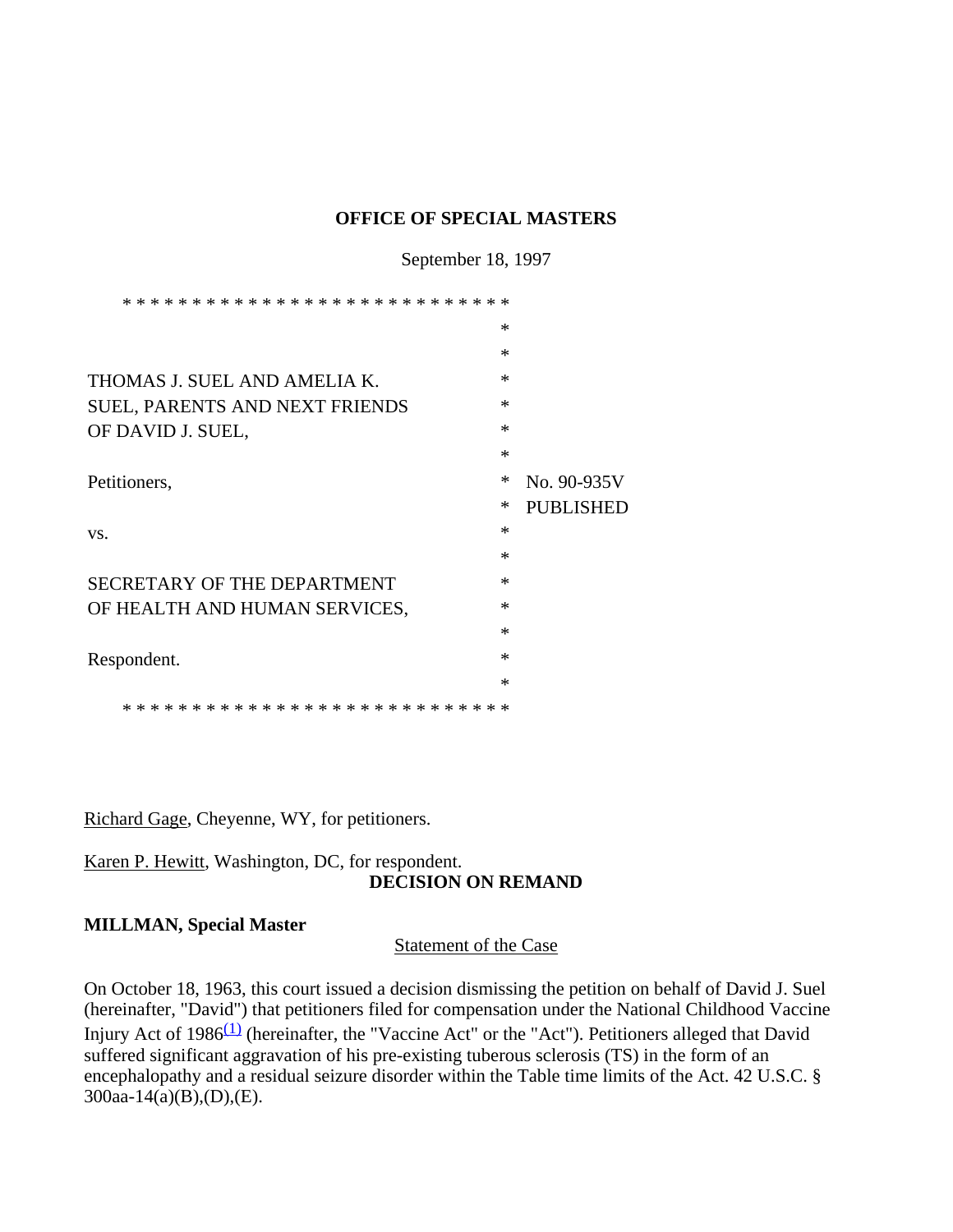Petitioners appealed the dismissal and, in a decision dated December 21, 1993, the U.S. Court of Federal Claims, per the Honorable James F. Merow, reversed and remanded the case for the determination of damages. This court held a hearing on January 27 and 28, 1997. Testifying for petitioners were Thomas Suel, Helen Woodard, and Ann Lovegrove. Testifying for respondent were Dr. Robert A. Zimmerman, Dr. Marianne Guggenheim, Dr. John MacDonald, and Shari Grote. Petitioners submitted in exhibit form rebuttal from Dr. Marcel Kinsbourne. P. Ex. 49 (March 22, 1997).

Respondent's position is that it is willing to pay for anticonvulsants per Judge Merow's finding that David's seizures constitute a significant aggravation of his TS, but it is not liable for David's other damages (i.e., autism and mental retardation) because these are part of the sequelae of his underlying disease, TS, rather than of his seizure disorder. $(2)$ 

The lengthy passage of time between the decision on appeal and the hearing on remand occurred because respondent was preparing and presenting evidence in the Omnibus TS cases concerning its defense that DPT (or other vaccines) does not significantly aggravate a vaccinee's pre-existing TS if the number of tubers in the vaccinee's brain is eight or more. Respondent, through testimony and the presentation of epidemiological articles, argues that a child with eight or more tubers will develop a seizure disorder as well as other deleterious effects of TS, which can include mental retardation, autism, attention deficit disorder, etc., regardless of vaccination.

During the summer of 1996, when respondent and petitioners in the Omnibus TS proceedings were engaging in discovery of the witnesses' testimony for the hearing that occurred October 8-11, 1996, the court asked respondent's counsel if respondent intended to move the Honorable James F. Merow to reopen his decision reversing this court on the issue of entitlement in Suel in order to evaluate respondent's new evidence pertaining to the effect of a tuber count of eight or more on the vaccinee's ultimate condition. The court advised respondent that the undersigned did not have jurisdiction to revisit the issue of entitlement since judgment had been entered. Patton v. Secretary, HHS, 25 F.3d 1021 (Fed. Cir. 1994).

Respondent declined to move Judge Merow to reopen the case on the issue of entitlement on the basis of newly discovered evidence, preferring to present the same evidence that it would present at the Omnibus TS hearing in October 1996 during the remand hearing of this case in January 1997, assuming that evidence as to lack of significant aggravation pertaining to entitlement was equally applicable to lack of sequelae pertaining to damages.

The undersigned advised respondent that its authority was restricted solely to the issue of damages, and it would be extraordinary to ask this court to rule that, accepting that DPT vaccine significantly aggravated David's TS as Judge Merow ruled, still there were no sequelae of that significant aggravation for which to award damages. $(3)$ 

## **TESTIMONY ON SEQUELAE**

Dr. Manuel Gomez, the world's expert in TS as well as David's consulting pediatric neurologist, testified for petitioners on October 21, 1991. Dr. Gomez's testimony on TS was taken at the Mayo Clinic and is described in Costa v. Secretary, HHS, No. 90-1476V, slip op. at 10-17, 1992 WL 47334 (Ct. Cl. Spec. Mstr.), remanded, 26 Ct. Cl. 866 (Ct. Cl.), on remand, 1992 WL 365421 (Ct. Cl. Spec. Mstr. 1992). (For a description of Dr. Gomez's textbook and article on TS, see pages 5-10 of the Costa I slip opinion.)

Dr. Gomez testified that TS is not an encephalopathy. Gomez tr. at 99. Rather, TS is a genetic disorder which is either inherited or results from a mutation. Gomez tr. at 96. Brain growth controls tuber growth. Tubers exist at birth and do not multiply. Gomez tr. at 97. The most common presenting symptom of TS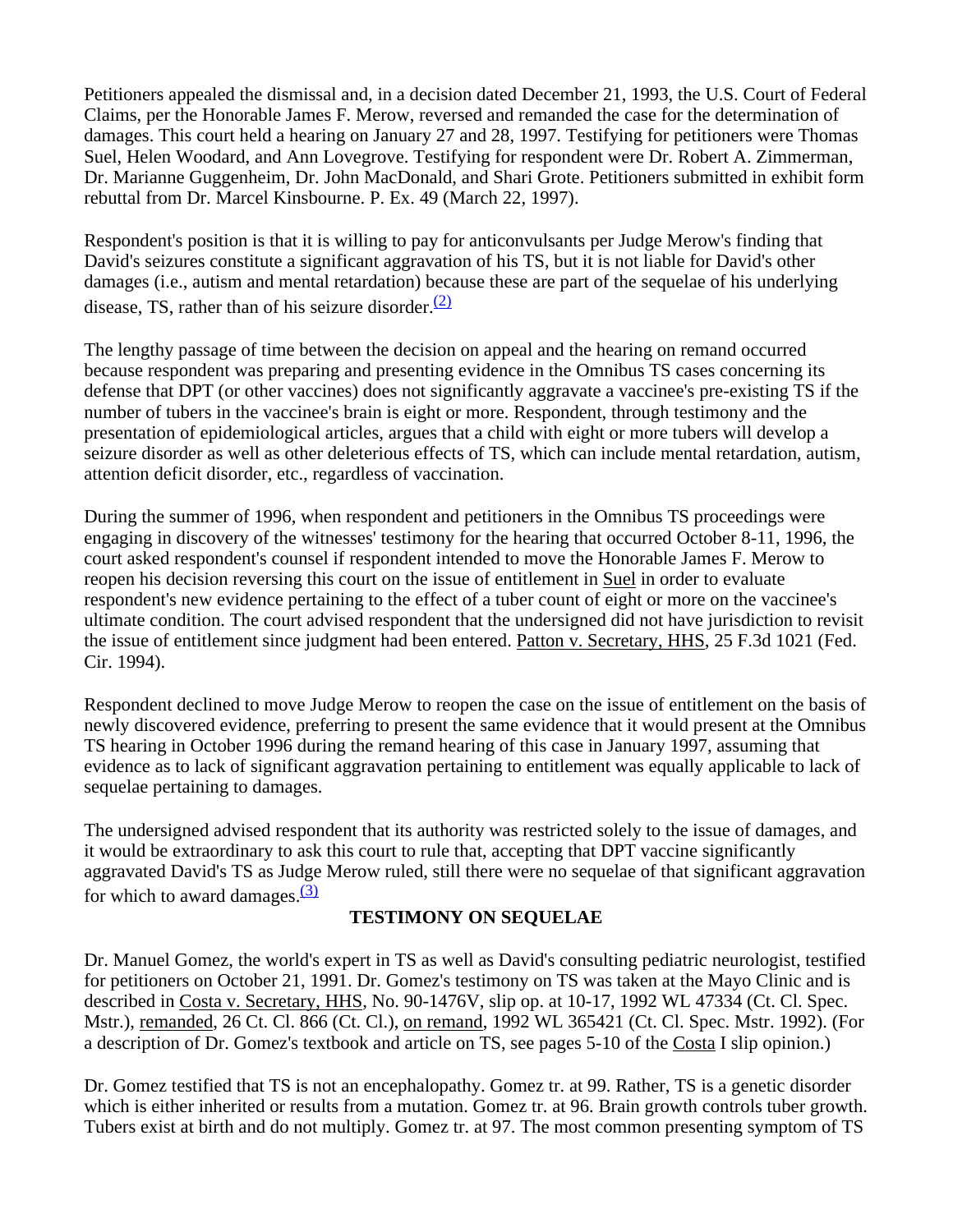is seizures. Gomez tr. at 100. There is a demonstrable correlation between the presence of many low attenuated lesions and the frequency and severity of seizures and mental retardation in an infant less than one year old. Gomez tr. at 101.

The most common age for onset of seizures in TS children is the first year of life. The most common symptom of presentation is infantile spasms. Infantile spasms are age-dependent seizures occurring between ages three and eight months, regardless of the cause. Gomez tr. at 103.

Dr. Gomez stated that David has multiple calcifications in the subependymal areas of his brain, and tubers in addition to subependymal nodules. Dr. Gomez noted cerebral tubers in both hemispheres of David's brain. Gomez tr. at 71-72.

Dr. Gomez testified that David's lesions are much worse in number and size than those of the Decker twins, Damian and Destry (about whom Dr. Gomez wrote in one of his articles).  $\frac{(4)}{4}$  Gomez tr. at 75. If David's seizure occurred shortly (such as three days) after his DPT vaccination, Dr. Gomez thought it very likely that the DPT precipitated or triggered David's seizure. Gomez tr. at 88. Dr. Gomez testified that DPT vaccine may trigger (bring on) or aggravate the symptoms of TS, although it would not aggravate the disease. Gomez tr. at 88-89.

Dr. Gomez would not relate David's 100<sup>o</sup>F fever to his seizure. David suffered an infantile spasm not a febrile seizure. Gomez tr. at 152. Eyes rolling back and up is indicative of a myoclonic seizure. Gomez tr. at 153.

Dr. Gomez testified that the more lesions a child has, the more likely the child is going to manifest seizure activity. The more cortical lesions the child has, the more likely the child is going to have severe neurologic dysfunction. Gomez tr. at 102. When one sees many multiple lesions in the brain (more than five lesions observable on MRI), most likely the patient will have seizures. Gomez tr. at 20.

Brain lesions cause mental retardation. Gomez tr. at 30. Dr. Gomez stated that he had never seen an MRI as severe as David's where the child was normal. Gomez tr. at 154.

Dr. Gomez has never seen a TS patient who was mentally retarded who did not have a seizure disorder. Gomez tr. at 30. The mechanism by which this damage occurs is that a child with many seizures would have a defect in the formation of the proper amount of protein, nucleic acid, and myelin. These children's brains do not grow as well as a child who never had these amounts of repetitive seizures daily. Thus, repetitive seizures do lasting brain damage to infants. Gomez tr. at 35-37.

Dr. Gomez has never recommended giving pertussis vaccine to a child he knows has TS out of caution not to chance the development of seizures. Gomez tr. at 48. He has recommended for the past nine years not immunizing TS children against pertussis. Gomez tr. at 109.

Having seizures early in life is likely to lead to mental underdevelopment or mental retardation. Gomez tr. at 84. Autism is a frequent occurrence among TS patients. Dr. Gomez has never seen an autistic TS child who did not have seizures. Gomez tr. at 131.

Respondent submitted an informal letter from Dr. Gomez to one of respondent's counsel, dated February 2, 1995 (R. Ex. D). In that letter, Dr. Gomez states that TS children often spontaneously develop partial or generalized seizures (infantile spasms are a type of generalized seizure). When a TS child's onset of seizures is in the first years of life, and the seizures are frequent, prolonged, or persistent despite treatment, his mental development will probably be impaired and he will have subnormal intelligence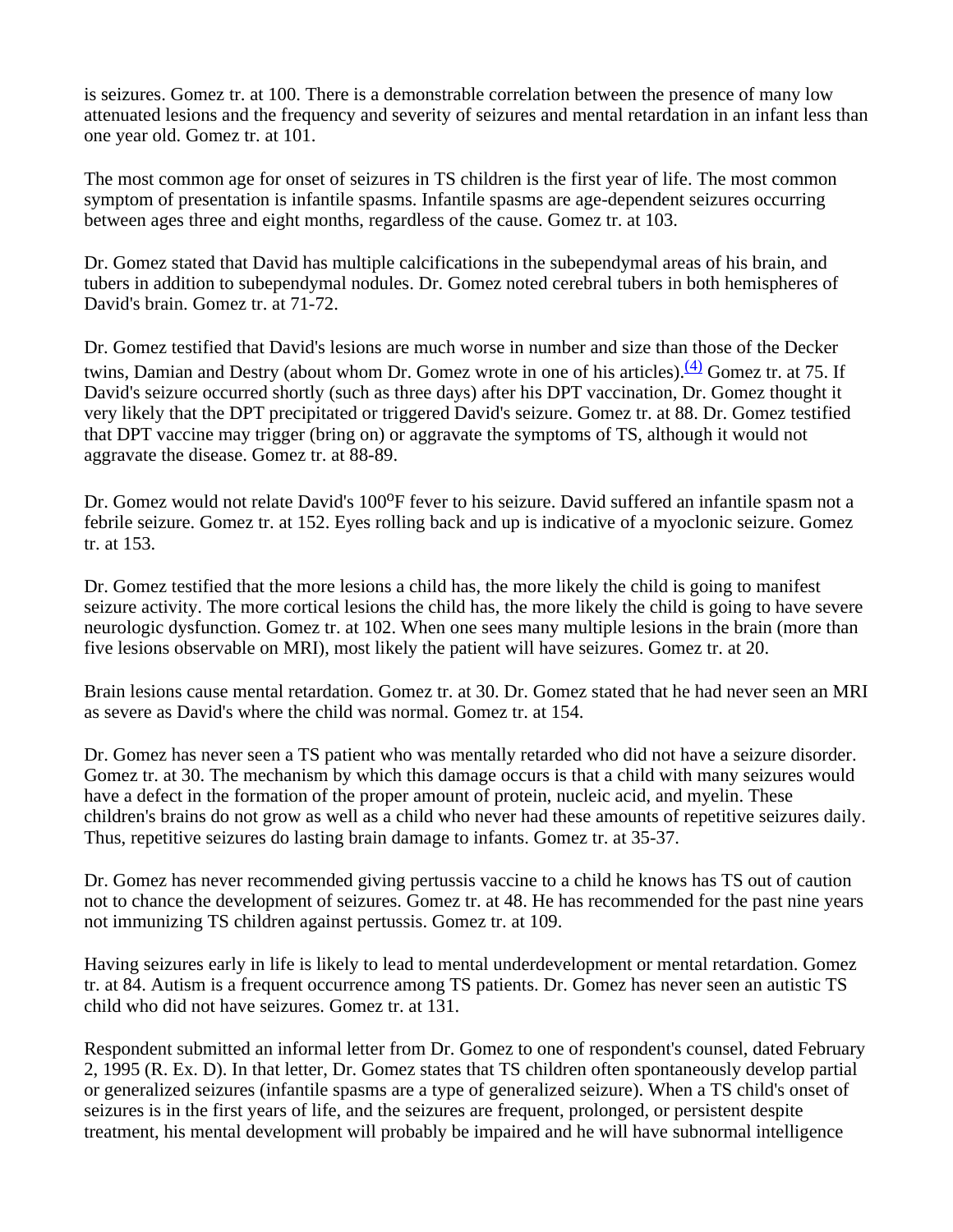and behave abnormally. R. Ex. D at 1-2.

Because of this difficulty, it is advisable to "make all possible efforts to prevent the onset of infantile seizures," and to try to arrest them if they develop. Eliminating a trigger is easier than stopping the seizures once they begin. When a seizure-free TS child receives DPT and begins seizing within seventytwo hours, Dr. Gomez believes it preferable to have avoided the immunization. Id. at 2.

He does not recall seeing a TS child with a single infantile spasm within the first seventy-two hours of vaccination who days or weeks later develops clusters of infantile spasms. A TS child can have one or more febrile seizures and not develop infantile spasms. Id.

TS children should not receive pertussis antigen until we know more about the cause and effect relationship between pertussis antigen and the onset of infantile spasms since the pertussis antigen is a suspected triggering agent. Id.

Dr. Gomez reviewed for the first time the testimony he gave in 1991 (not having been sent the transcript before) and found that there were errors in transmission or lack of clarity in the discussion of issues. To set the record straight, he presented in the rest of the letter his views on TS, immunizations, and infantile spasms. TS children with many cortical tubers are likely to have frequent, severe, and intractable generalized seizures such as infantile spasms, myoclonic or tonic seizures. Soon after the onset of the seizures, these children do not progress or make little progress in psychomotor development. Parents may note evident regression in some cases. Id. at 3.

Seizure onset is most often in the first year of life, usually between months three and nine. This may occur without a trigger or may occur within the first seventy-two hours of a DPT vaccination. To protect Mayo's patients, they maintain that DPT is a trigger of infantile spasms although there is no concrete evidence for this belief. The exact date of seizure onset may be difficult to recall. Parents convinced of the culpability of the DPT may put the onset date close to that of vaccination. Id. at 3-4.

The number of cortical tubers cannot be estimated with accuracy and much less in the brain of a child younger than two years of age because myelination has not been completed. The exact lobar location of the cortical tubers within the brain may be more important a predictor of final outcome than the number of cortical tubers or even the total volume that the cortical tubers occupy. It is impossible at the time of Dr. Gomez's letter to make an accurate estimate of the number, size, or location of cortical tubers in a TS child's brain, "let alone to know the age when seizures will start and the severity of mental deficit the patient will have if and after the infantile spasms begin." A "rough estimate" of the extent and importance of the pre-existing condition can be made in determining if the condition of the child is primarily due to his underlying disorder. Id. at 4.

Testifying first for respondent at the hearing on January 27, 1997 was Dr. Robert L. Zimmerman, a neuroradiologist. Tr. at 31-32. He examined a March 13, 1989 MRI of David and counted twenty tubers (nine on the right, eleven on the left) scattered around David's cortex. Tr. at 33. David's parietal, frontal, and temporal lobes were affected. Id.

This number of tubers puts David in the upper two-thirds region (about seventy percent) of the number of tubers in TS patients Dr. Zimmerman has seen. Tr. at 36. There is more TS in the population at large but they are not mentally retarded. Tr. at 37-38.

Respondent's second witness was Dr. Mary Anne Guggenheim, a pediatric neurologist. Tr. at 42-43. She has had patients with TS and autism. Tr. at 43. Autism is a behavioral profile and a symptom. Tr. at 44,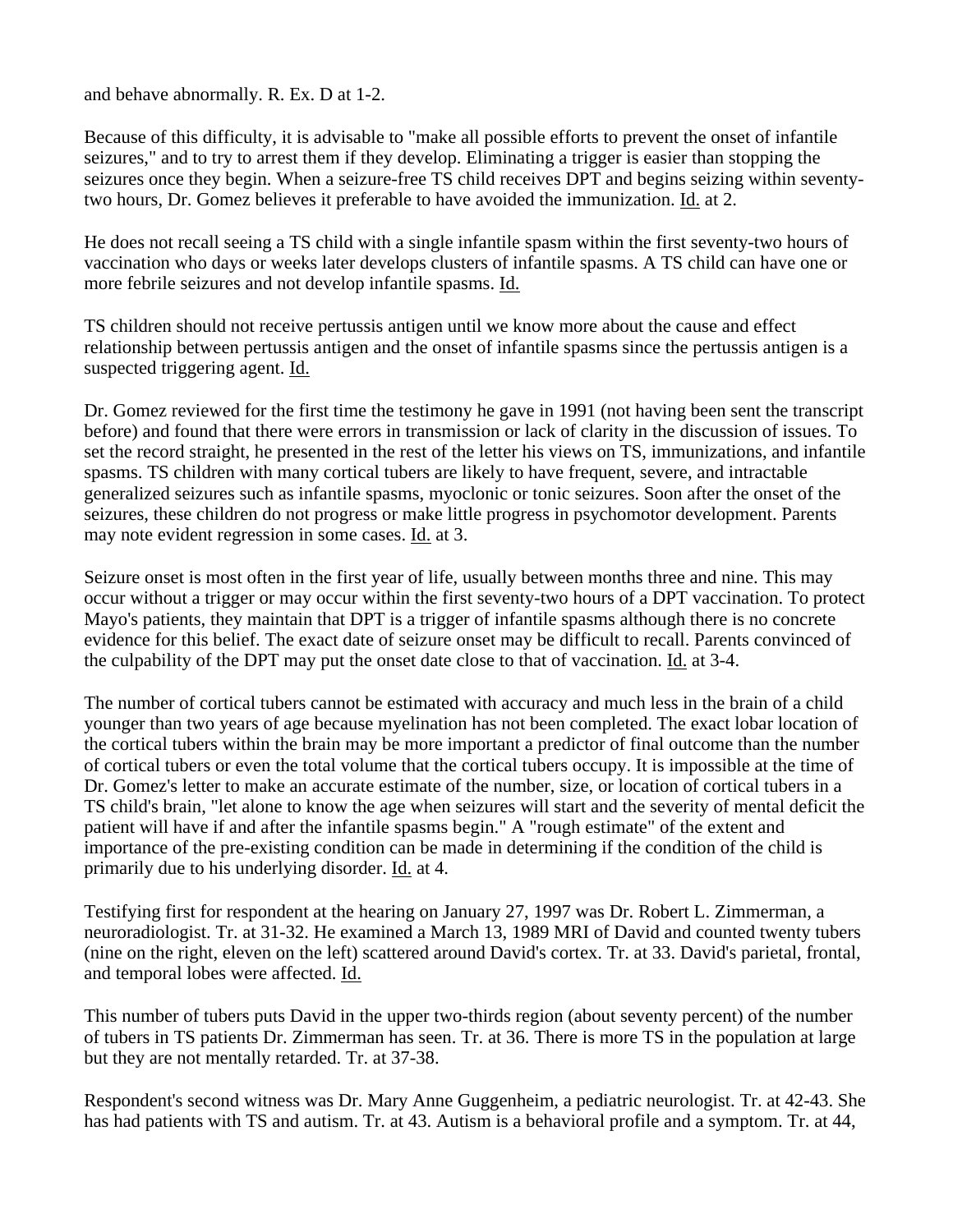46. She has had five to ten autistic patients a year. Tr. at 44. TS is related to autism; it is one of the three or four common causes of autism. Tr. at 47.

David has a well-controlled seizure disorder. Tr. at 49. He is on a low dose of anticonvulsant. Id. David is moderately retarded. Tr. at 50. He speaks a few words, but is not at an age appropriate level in school. Id. David has autistic behavioral problems, especially poor social interaction, a lot of oppositional and aggressive behavior, poor self-help skills such as toilet training and dressing, and a major deficit in social communication. Tr. at 50-51.

In Dr. Guggenheim's opinion, DPT uncovered David's seizures. Tr. at 52. (CK THIS W/ LAURA b/c DR NOT REALLY SAY THAT) But, from a medical perspective, the seizures are a symptom of TS. Id. Dr. Guggenheim prepared a paper (R. Ex. EE) showing that David's tuber count, being above 18.2, would have resulted in his current condition even without vaccination. Tr. at 59-60. She derived the 18.2 count from data in the C.W. Shepherd, O.W. Houser, and M.R. Gomez paper, "MR Findings in Tuberous Sclerosis Complex and Correlation with Seizure Development and Mental Impairment," AJNR 16:149-55 (1995). Tr. at 53-54, 59-60. In that paper, the authors did an analysis of TS children and found that the average number of tubers in clinically normal individuals with TS was 9.9, and the average number of tubers in mentally disabled individuals with TS was 18.2. R. Ex. E, at 152-53.

David's seizures, mental retardation, and autism are symptoms of a bad case of TS. Tr. at 61. Dr. Guggenheim does not know of medical data to support the view that the early onset of seizures is worse. Tr. at 61. There is medical data from Dr. Lamm that was not available when Dr. Gomez testified in 1991 and it could affect his opinion.<sup>(5)</sup> It is more likely than not that David would have seized before age one without the DPT. Tr. at 63. His condition would not be any different without the immunization. Tr. at 64. She cited the Riikkonen paper (R. Omnibus Ex. Ex. 3)<sup>(6)</sup> to the effect that the severity of infantile spasms depends on the underlying disease, not the age of onset. Tr. at 65-66.

Dr. Guggenheim stated that David's current seizures are a sequela of his TS, as are his mental retardation and autism. Tr. at 70. TS, not seizures, causes autism. Tr. at 75-77. Mental retardation is not an active process; it cannot cause autism. Tr. at 78. Autism is a developmental, behavioral syndrome with deficiency in language, social interaction, and communication. Tr. at 71. The worse the disease, the more severe the symptoms. Tr. at 87.

The number of tubers is helpful as a predictive variable. Tr. at 92. Someone with a late onset of seizures has a better prognosis, but that correlates with fewer tubers. Tr. at 92-93. Seizures are a symptom, not a cause. Tr. at 93. If someone has the onset of seizures before the age of one year, that is worse than if the onset is after one year. Tr. at 95. If the seizure manifestation is infantile spasms, that is worse than if the manifestation were another type of seizure. Id. Mental retardation and autism have to do with the development of the brain. Tr. at 99. They become apparent only at a later age. Id.

Infantile spasms have a very poor outcome. Tr. at 101. Their peak occurrence is from three to eight months. Id. The cortical tubers in TS can be very epileptogenic, disrupting neuronal networks in the brain, resulting in mental retardation. Tr. at 124. But seizures do not cause mental retardation. Id.

Respondent's third witness was Dr. John T. MacDonald, a pediatric neurologist who has been David's treating doctor since he was four or five months of age. Tr. at 137-38. David is mentally retarded and autistic. Tr. at 138. His conditions are all related to or associated with TS. Tr. at 138-39. In the future, he needs to be followed by a neurologist to monitor his seizure medication. Tr. at 139. He has mild partial seizures which are not incapacitating and are fairly well-controlled. Tr. at 140.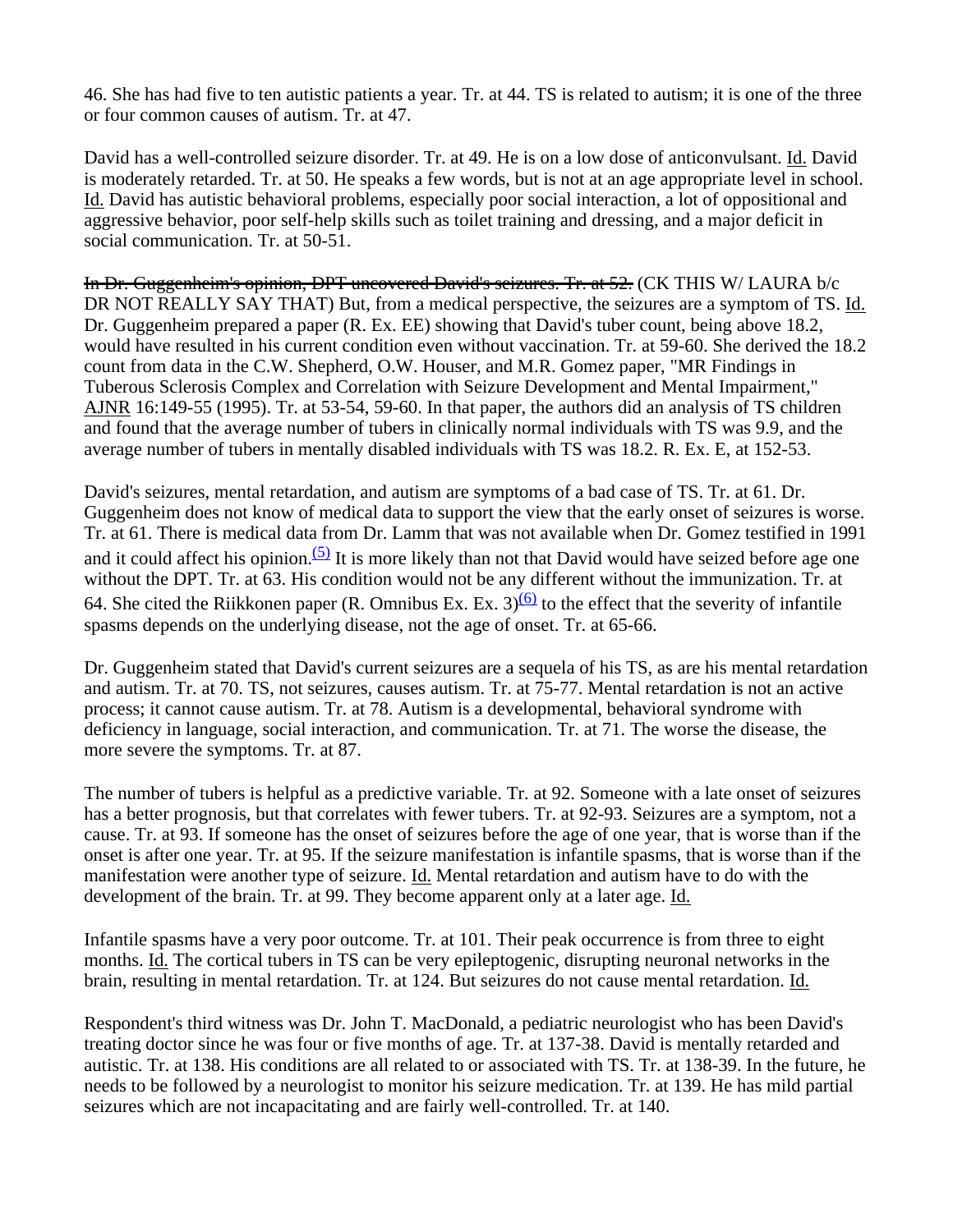Dr. MacDonald would alternate David's neurology visits with visits to a pediatrician so that a doctor is seeing him every three to four months. Tr. at 141. He does not have any special need for dental care. Tr. at 142. David is on Valproic acid or Depakote. Tr. at 143. Dr. MacDonald does not foresee hospitalizations for David. Id.

David is on medication for autism (Cylert) which is not very effective. Tr. at 145. He is also on Mellaril, an anti-psychotic, but is on a high dose which is not effective. Tr. at 145-46. He is switching to Resperol. Tr. at 146.

David will need residential care in the future. Tr. at 147. He will always need someone to look after him. Id. There are group homes for autistic individuals in Minneapolis. Id. David is not toilet-trained at almost ten years of age. Tr. at 150. He will not benefit from individual counseling, although his parents might. Tr. at 151. A camp would be a nice experience for David, but not therapeutic. Tr. at 151-52. Dr. MacDonald sent David to Dr. Gomez because he was still seizing and having developmental problems. Tr. at 154.

Listening to the testimony on sequelae, but not testifying, was Dr. Marcel Kinsbourne, pediatric neurologist, for petitioners. He subsequently submitted a written report (P. Ex. 49) which petitioners entitled, "Rebuttal Testimony." In letter form, Dr. Kinsbourne stated that Dr. Guggenheim did not quantify a correlation between tuber count and severity of outcome. Id. at 1. Dr. Lamm in his paper (see note 4, supra) did not calculate a correlation coefficient between tuber count and outcome (i.e., if there is a perfect positive linear relationship between two variables, their correlation coefficient should equal 1, Dr. Kinsbourne wrote). Id. Instead, Dr. Lamm proposed a relative risk of five in a TS child's becoming symptomatic if he or she had eight or more tubers. Id. But, to Dr. Kinsbourne, this higher propensity to develop symptoms means the child with eight or more tubers is at greater risk for seizing due to contributory factors, i.e., a trigger. Id.

Discussing the significance of age of onset in determining the outcome of a TS child, Dr. Kinsbourne stated that Dr. Gomez, in his text, presented a regression curve showing a correlation coefficient of .733 between age of onset of seizures and outcome. Id. at 2. Dr. Kinsbourne described this as a high correlation, meaning that age of seizure onset is responsible for as much as fifty percent of the "variance in outcome." Id.; R. Ex. I, p. 30 (figure 3.2). $\frac{7}{2}$ 

In an article in the American Journal of Neuroradiology $\frac{(8)}{8}$ , Drs. Shepherd, Houser, and Gomez state that age of seizure onset correlates with the degree of mental retardation. Id. at 2; R. Ex. E at 149-50. That paper also surmised that the average number of tubers among those clinically normal was 9.9. R. Ex. E at 152-53.

Dr. Kinsbourne wrote that the presence of tubers does not explain mental retardation. P Ex. 49 at 2. Rather seizures, particularly if frequent, cause mental disability. Id. This conclusion is consistent with Drs. Shepherd, Houser, and Gomez. Id. at 3. Disagreeing with Dr. Guggenheim, Dr. Kinsbourne wrote that mental retardation is detectable in infancy. Id. In addition, while the seizures that DPT causes are mostly febrile, literature shows that some are not. Id. The National Childhood Encephalopathy Study (NCES) included afebrile seizures in its grouping of serious neuropathies following DPT vaccination. Id. The Redbook of the American Academy of Pediatrics states that a seizure, whether febrile or afebrile, within three days of DPT vaccination is a contraindication to further vaccination. Id.

#### **DISCUSSION ON SEQUELAE**

The neurological testimony as to the sequelae of David's significant aggravation of his TS that is most significant to the court is that of Dr. Manuel R. Gomez, the world's expert on TS and also a consulting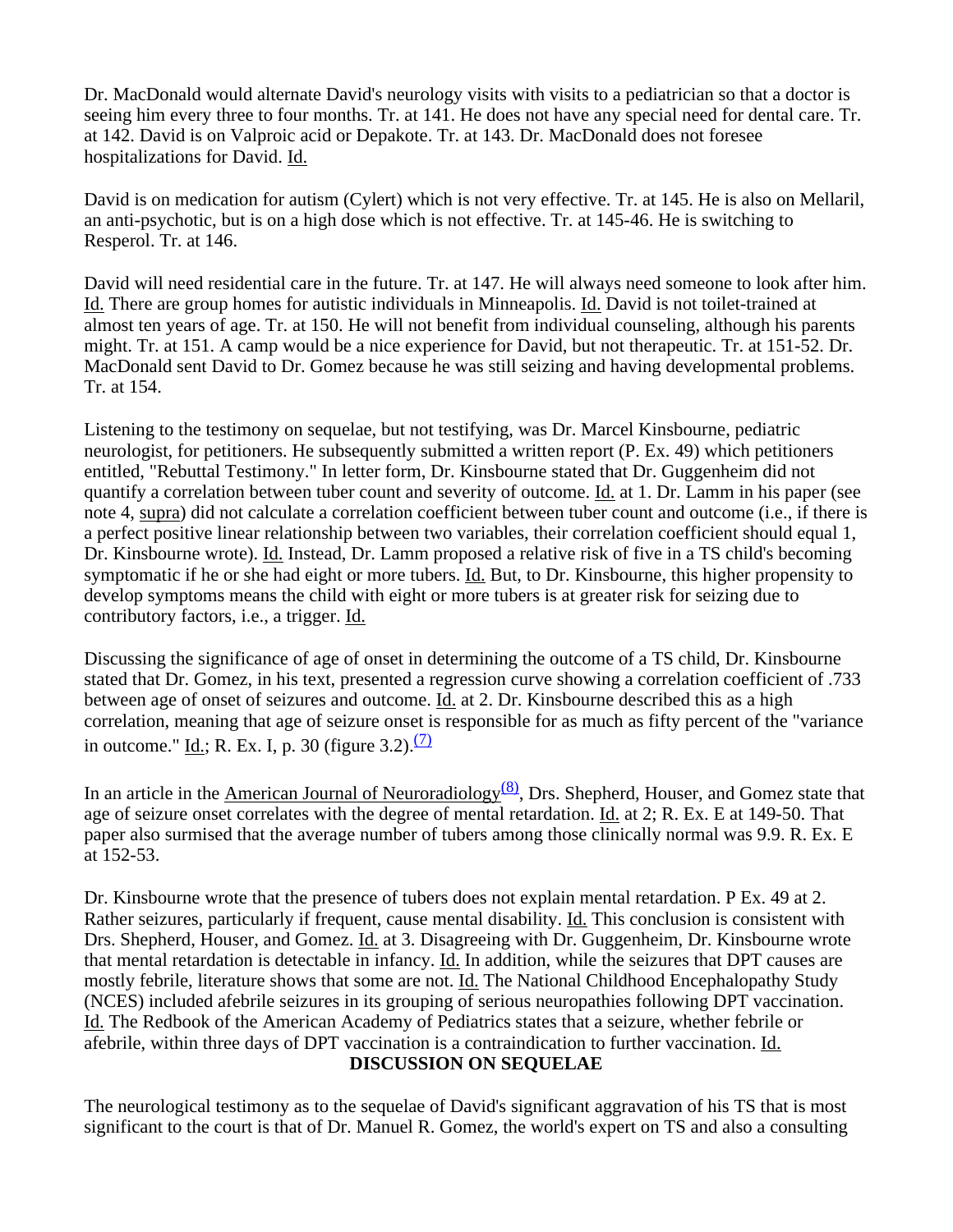pediatric neurologist to David. In 1991, when Dr. Gomez testified in general about TS and DPT vaccination, he also testified in particular about David. In addition, he has written a textbook on  $TS^{(9)}$ and numerous articles, including the one he co-authored with Drs. Shepherd and Houser, which cover a number of the issues in this case.

Regardless of Dr. Gomez's concerns about muddling of issues or transcription errors about which he remarks in his letter to respondent's counsel dated February 2, 1995, Dr. Gomez viewed DPT as a trigger of infantile spasms in a TS child. Although the parties have fought furiously over the issue of whether DPT can cause infantile spasms, the statutory presumption of causation removes that as an issue ab initio when the initial onset is within Table time, as the undersigned held occurred when David rolled back his eyes.

Dr. Gomez also described in his testimony in 1991 how physiologically repetitive seizures (infantile spasms) cause brain injury. That David did not experience repetitive seizures until weeks after his DPT vaccination (having only a single rolling back of his eyes the first time, followed by a rolling back of his eyes the next day, followed by excessive sleeping the following week) did not appear to be of much significance to the Honorable James F. Merow. What was of significance to Judge Merow was the testimony (which includes that of Dr. Gomez) that a doctor wants to prevent a TS child from seizing for as long as possible because the earlier a child seizes, the worse his prognosis.

A TS child with multiple tubers will never be normal. In Dr. Gomez's 1991 testimony, he said five or more was the threshold of abnormalcy; in his 1995 paper, he and his co-authors wrote that the average number of tubers in mentally abnormal TS children was 18.2; in the respondent's expert Dr. Lamm's calculations, the number of tubers for abnormalcy is eight or more.

The TS child is more likely than not to manifest infantile spasms. The conundrum is that infantile spasms manifest themselves only from the age of three to eight or nine months. Therefore, if a child is going to seize within his first year, infantile spasms are the most likely form of that seizure and those are the very type of seizure, because of their repetitiveness, that damage the young brain. If a child were to seize at an older age, the seizures would not be infantile spasms if they occurred past the ninth month. Thus the effect on the child's brain would be less damaging both because the brain is older and because the nature of the seizure is less nefarious.

In nine years up until the time of his testimony in 1991, Dr. Gomez had never recommended that a TS child receive DPT vaccination for fear of triggering a seizure. Although he now appears to recant from this position (or at least to claim little scientific basis for it), the position seems a solid one in the medical community. That is, a child who is prone to seize uncontrollably is not an appropriate candidate for whole cell pertussis vaccine, as Dr. Kinsbourne stated by reference to the Redbook of the American Academy of Pediatrics.

Respondent's view that David's extremely high number of tubers (20) necessitates the holding that his current condition is a sequelae of his TS, rather than of his vaccine injury, is not credible for two reasons. First, Judge Merow's holding that David's onset of seizures was an on-Table significant aggravation of David's TS means that DPT vaccine significantly aggravated the disease, not just the symptom of seizures. And, as earlier noted, Dr. Gomez described the deleterious effect of infantile spasms (which David later went on to have) on an infant's brain, producing the very condition that David has: mental retardation, autism, and seizure disorder.

Secondly, there are other variables that Dr. Gomez and others have emphasized which the tuber count analysis does not concern: location and size of the tubers. Dr. Gomez has stated, both in his 1991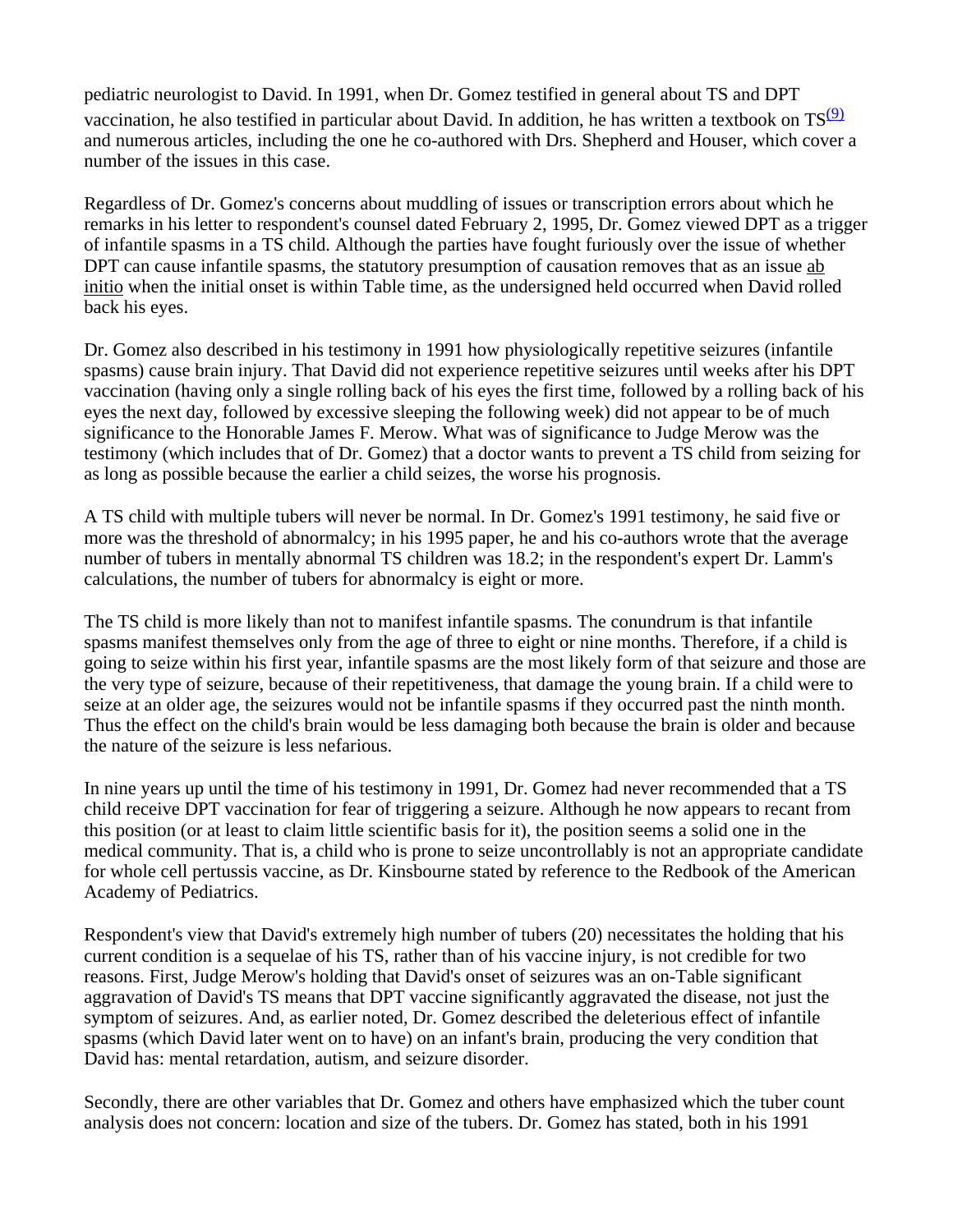testimony and his 1995 article, that tuber location may be a more important predictor of severity of outcome than number of tubers.

Moreover, Dr. Gomez, in his 1995 letter, stated it was impossible to make an accurate estimate of the number, size, or location of cortical tubers in a TS child's brain or to know when would be the age of seizures if infantile spasms were to begin. He opined that only a rough estimate could be made because the child is too young to have a fully myelinated brain.

A rough estimate of tuber count with no reference to location or size of tuber and the significance thereof is an insufficient basis for this court to use to hold that David's current condition is a sequelae of his TS unrelated to the significant aggravation of his DPT vaccination. If the world's expert on TS cannot use number of tubers alone to predict outcome, surely this court cannot. The science of predicting ultimate outcome is still nascent.

Even if the court were to accept the concept that a high number of tubers is sufficient by itself to predict outcome, the court would be faced with picking the appropriate number of tuber beyond which lies inevitable mental abnormality. In Dr. Gomez's testimony in 1991, he said five or more. In Dr. Gomez's 1995 article in which the authors commented that they had presented the best data available, the average number of tubers among the mentally abnormal was 18.2, while the clinically normal had an average number of tubers of 9.9 (which assumes, as Dr. Kinsbourne wrote, that some clinically normal patients had more than 9.9 tubers). To Dr. Lamm, respondent's expert, eight or more tubers is a biomarker for severe neurologic outcome.

An editorial accompanying the publication of Dr. Lamm's paper (see note 4, supra), "Tuberous Sclerosis: Function Follows Form," by Roach, E.S., 12 J. Child Neur. 75-76 (1997), reviews the main thesis of respondent as expressed in the Lamm paper (that patients with moderate or severe epilepsy and mental retardation are five times likelier than patients with mild neurologic disease to have eight or more tubers) and, yet, cautions against concluding finality of outcome from tuber count. Dr. Roach stated that he has seen individuals with very abnormal brain scans who function well and children with mildly abnormal scans who are very impaired. He also stated that epilepsy plays perhaps a major role in the retardation.

Continuing, Dr. Roach wrote: "There is enough individual variation of both the clinical outcome and the radiographic appearance that the magnetic resonance scan alone generally cannot be used to establish the prognosis for an individual patient." He closed his editorial with a call for more studies to determine if location and size as well as number of the tubers play a significant role in outcome. (DON'T THINK THIS WAS FILED) This is Dr. Gomez's own conclusion in his letter to respondent in 1995.

David's twenty tubers exceeds the number that Dr. Gomez's 1995 article would determine puts him in the category of mentally abnormal. However, the court does not know the other variables that affect his outcome: the significance of the location and size of his tubers and when, absent the trigger (or unmasking, according to Dr. Guggenheim) of DPT, David would have seized. The choice was never between David's being well and being sick. It was most probably between his being sick and being sicker. Judge Merow's holding determined that DPT made David significantly sicker. The court has no basis to conclude that David's current condition is not a manifestation of that significant aggravation but the natural outcome of David's TS because of the presence of twenty tubers in his cortex.

If there were a distinction between DPT's significant aggravation of David's TS and the effect of TS itself (and the court doubts conceptually that there is), the burden of apportioning damages is respondent's. Costa I, supra. Respondent has failed to meet that burden. Respondent believes that DPT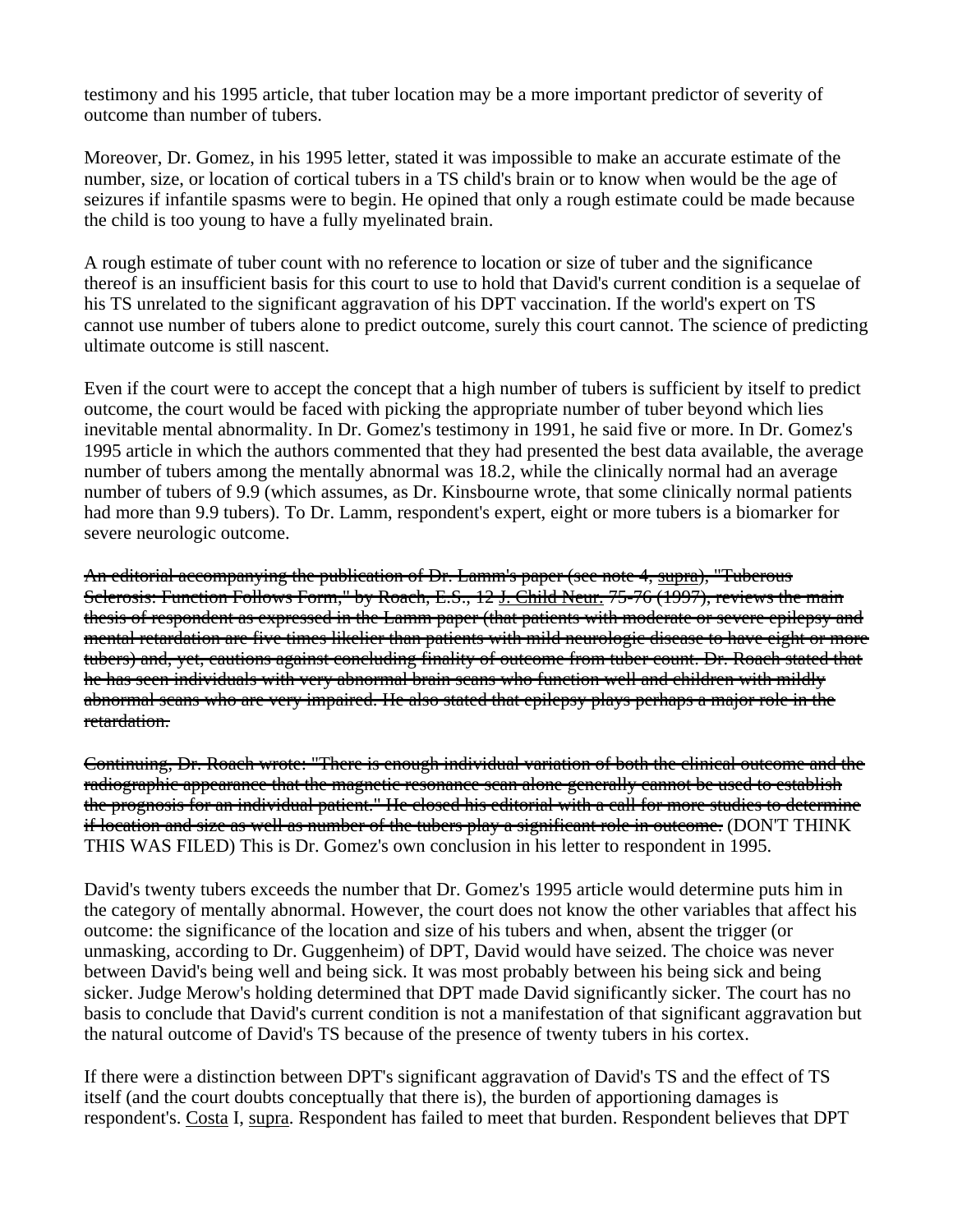exacerbated only one part of David's TS, i.e., his seizures, but not the rest of David's medical problems (mental retardation and autism). Yet all the witnesses attested to the fact that mental retardation, seizures, and autism are integral to TS. Dr. Gomez testified that repetitive seizures damage the brain. Two of the consequences of that damage are mental retardation and autism.

The court holds that respondent has failed to prove that David would be exactly in his current condition absent the DPT so that all the sequelae he experiences flow from his TS, rather than DPT's significant aggravation of his TS. Respondent takes its victim as it finds him. This is not unusual, being a traditional concept in tort law. It is also the underlying assumption for Congress's enactment of the Vaccine Act. Presumably, all children (even without TS) who develop seizure disorders after DPT have some inborn problem that made them susceptible to vaccine injury. Otherwise, the onset of seizure disorders among vaccinees would be universal. Congress decided to compensate these vaccinees, regardless of the argument that could be made that, being born with a propensity to seize, it was only a matter of time (perhaps another trigger) until the child seized.

Congress's concern to compensate injured vaccinees extends even when the preexisting illness or propensity is known. Thus, it enacted that part of the statute dealing with significant aggravation. In effect, Congress was stating that when a vaccinee has a known disease that would injure him (e.g., produce seizures), respondent must pay damages if the vaccine significantly aggravated that preexisting illness. The example Congress gave of its intent depicts a vaccinee who was seizing before the immunization, but whose seizures increased after the vaccination. Since Congress was willing to compensate someone who was already seizing before vaccination, a fortiori, it is consistent with its legislative intent to compensate someone who never seized before vaccination, and developed a seizure disorder (for which his underlying condition predisposed him) after the vaccination.

Congress defined "significant aggravation" as "any change for the worse in a preexisting condition which results in markedly greater disability, pain, or illness accompanied by substantial deterioration of health." 42 U.S.C. § 300aa-33(4). In order for Judge Merow to hold that DPT vaccine significantly aggravated David's TS, he had to find that David experienced greater disability, pain, or illness accompanied by a substantial deterioration of health.

The legislative history providing insight into Congress' interpretation of "significant aggravation" is as follows:

The committee has included significant aggravation in the Table in order not to exclude serious cases of illness because of possible minor events in the person's past medical history. This provision does not include compensation for conditions which might legitimately be described as pre-existing (e.g., a child with monthly seizures who, after vaccination, has seizures every three and a half weeks), but is meant to encompass serious deterioration (e.g., a child with monthly seizures who, after vaccination, has seizures on a daily basis).

H.R. Rep. 98, 99th Cong., 2d Sess. 15-16, reprinted in U.S.C.C.A.N. 6344, 6356-57.

Although no one would consider TS a "minor event" in David's medical history, that he never seized before the DPT vaccination, and did seize after it within Table time is sufficient to assume that DPT caused the deleterious process whereby the TS disease becomes clinically manifest, i.e., his seizure. Certainly, his subsequent symptomatology of excessive sleeping and repetitive seizing (infantile spasms) a week to three weeks later is consistent with the course of the disease. His current symptoms are also characteristic of his disease.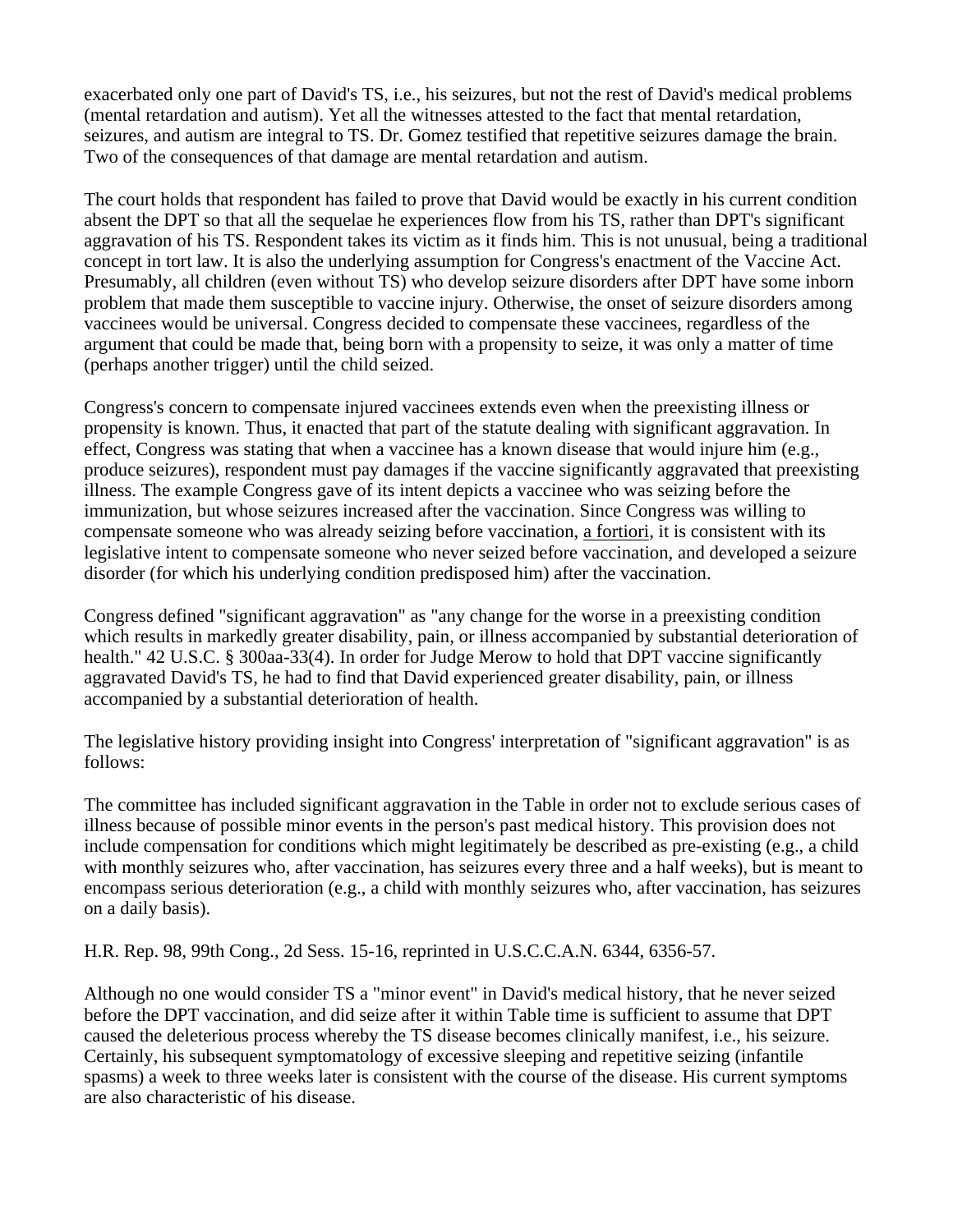The court holds that David be compensated fully for the damages he has suffered as a consequence of the significant aggravation of his TS. These sequelae include his seizure disorder, autism, and mental retardation. $(10)$ 

#### **TESTIMONY ON DAMAGES**

Thomas Suel was petitioners' first witness. Tr. at 160. He described a day in David's life. Tr. at 162. On a school day, his parents get David up at 7:00 a.m. Id. They change his diapers and brush him. Id.

They use pressure therapy, which is a calming strategy that organizes him. Id. They pick out David's clothes which are loose-fitting and generally sweat suits. Tr. at 163. David cannot use buttons or snaps. Tr. at 163-64. He has cereal for breakfast and can feed himself. Tr. at 164-65. David can say "Chex" and "Cheerios." Tr. at 165. He can also ask for more and say all done. Tr. at 165-66. David likes to be fed. Tr. at 166. He uses a spoon primarily and a bowl. Tr. at 166. He does not use a knife except for butter. Id.

David gets medicine twice a day, after breakfast and on return from school. Tr. at 167. They crush up the medicine and put Tang in it. Tr. at 168. They have to hold David down and tilt his head back to get the medicine down. Id. He then has playtime for fifteen to twenty minutes. Id. There is a swing set in the basement. Tr. at 168-69. David watches two tapes, Barney and where they went for camping. Tr. at 169. He swings in the basement and is fine. Id.

David does not like going to school. Id. It takes two people to get his coat on because he does not want to go to school. Tr. at 170-71. David tolerates their brushing his teeth. Tr. at 169-70. David takes a special education bus to school at 8:00 a.m. Tr. at 171-72. He is easily distract able so they have to walk him to the bus in the driveway. Tr. at 171. A school aide is assigned to David. Tr. at 172. He is mainstreamed in home room for fifteen minutes and for music. Id. David comes home at 3:45 or 4:00 p.m. Id. They take him off the bus and give him his medicine. Id. He has a snack of popcorn or a potato. Tr. at 173. David takes a bath and normally loves to (he loves suds). Tr. at 173-74. He puts towels and toilet paper in the tub, as well as a boom box. Tr. at 175. He cannot clean himself. Tr. at 175-76. He does not like having his hair washed. Tr. at 176.

David swings in a hammock daily. Tr. at 177. His favorite story is "1001 Dalmatians," and he hears it daily. Tr. at 178. Bedtime is 6:30 to 7:00 p.m. Id. One parent lies down with him for fifteen to thirty minutes. Id. On Thursday, David watches Lawrence Welk, whom he likes, from 7:30 to 8:30 p.m. Tr. at 179. He sleeps through the night. Id.

David likes to ride in a car and loves traveling. Tr. at 180. He plays alone, not with his three siblings. Id. He is not interested in their activities, but in disrupting them. Id. The Suels' three other children are on the honor roll. Tr. at 181.

David likes to twirl. Id. If he gets angry, he will throw things. Id. He likes to sit at a counter. Id. If he gets angry, he will throw things off the counter. Id. He bangs his head on the counter or floor. Tr. at 182. David yells or screams a lot. Tr. at 183. They will put him in the shower or roll him up. Tr. at 183. An occupational therapist showed them how to roll him tightly in a large piece of foam which calms him. Id. They cannot reason with David. Tr. at 184. He has a short attention span. Tr. at 184-85.

David is much happier when there is no school. Tr. at 186. He gets up at 5:00 a.m. in the summer and goes to his parents' bedroom. Tr. at 186. He shares a bedroom with his younger brother. Tr. at 189. David likes to swing outside in the summer and plays with the air conditioner. Id. Someone has to watch him or he will wander off. Tr. at 190.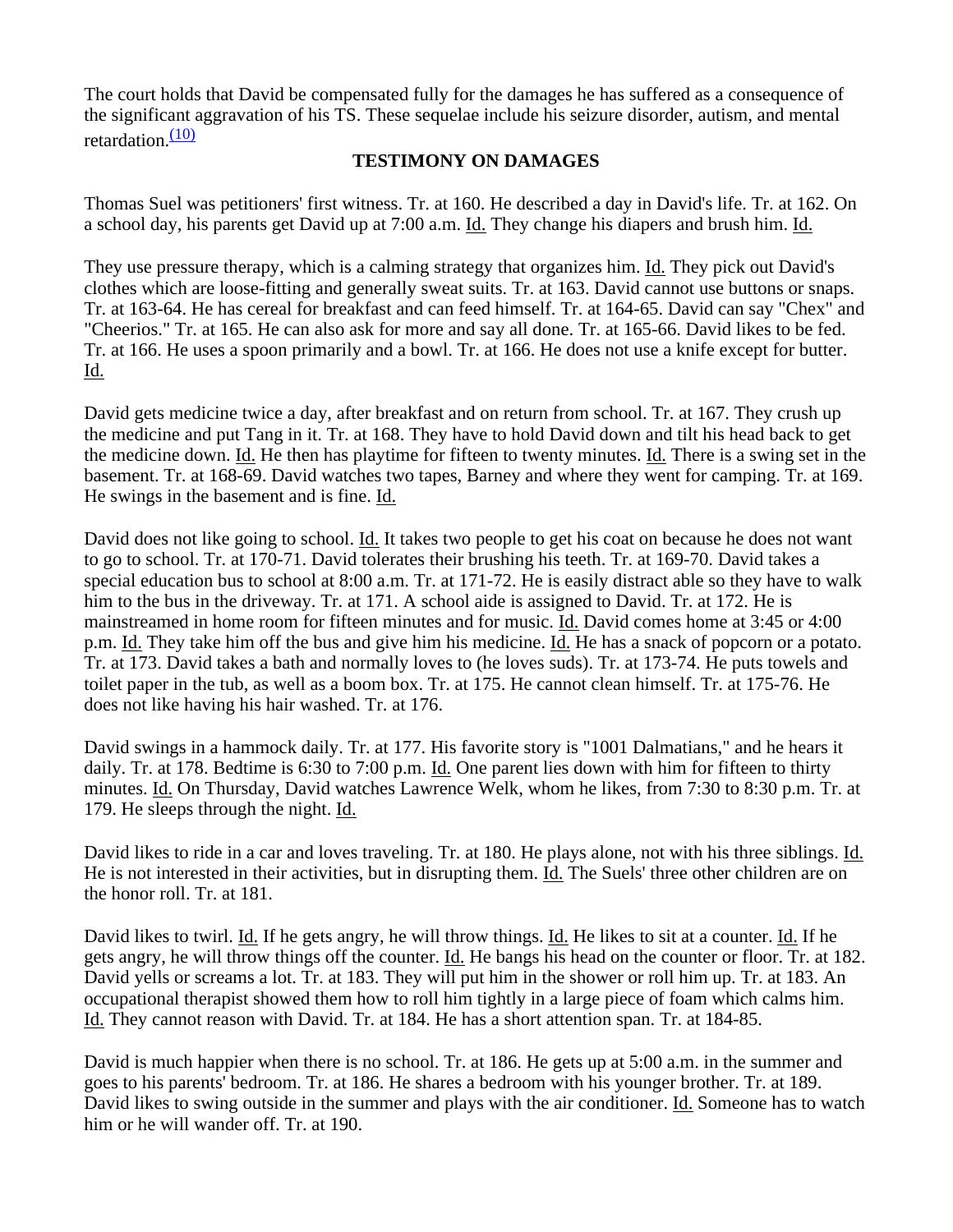David does not answer when you call him. Tr. at 191. He does not have a sense of danger. Id. He goes to summer school for three hours a couple of days a week. Tr. at 192. The parents split attending the other children's activities. Tr. at 193.

Puberty could be very difficult with David. Tr. at 194. David can plug in fans. Tr. at 196. The Suels hope to keep David until it is too difficult to manage him. Tr. at 193-94. They do not have a contingency plan. Tr. at 195. He walks well, and likes to jump. Tr. at 197-98. He jogs clumsily. Tr. at 197. David gets occupational therapy at school. Tr. at 198. The therapist works on his motor skills. Tr. at 199. David has transferred schools from Pearson to Central back to Pearson. Tr. at 198-99.

The Suels do not go out often because they find obtaining a babysitter for David difficult. Tr. at 220. They can go out when David is in school. Id. They change his diaper two to three times on a school day and five times on a weekend day. Tr. at 220-21. David kicks when he gets angry; he slaps and pulls hair. Tr. at 222. David does not get along with the dog. Id. He has not made any progress in toilet training. Id. He loves to climb up on window sills, tables, and countertops. Tr. at 223. He plays in the laundry room on top of the water heater. Id. He once climbed out a second story window and hung there. Tr. at 224- 25. He loves playing in warm water but is not aware of depth. Tr. at 225. He does not swim. Id. David loves campfires. Id.

Helen Woodward testified next for petitioners on damages. Tr. at 232. David's health insurance premiums will be paid until he is 22 years old, after which time he will be on COBRA until he can go on Medicaid. Tr. at 241. You cannot place someone in a group home without insurance.  $(11)$  Tr. at 241.

Ms. Woodward stated it would be acceptable if David had Medicaid or Medicare in order to get into a group home. Tr. at 269. The costs of David's medication would exceed the costs of the insurance premium per year. Tr. at 274-76. The average premium would be \$1,237.98 per year. Tr. at 274-75. The premium plus the deductible plus a 20 percent co-pay would total \$2,539.00. Tr. at 276. The cost of David's medications without insurance coverage would be \$4,462.00 per year. Id.

David should see a pediatrician or internist six times a year. Tr. at 286; R. Ex. BB at 3. His pediatric neurologist Dr. MacDonald and Dr. Pistulka originally recommended MRIs. Tr. at 279-80. David had MRIs in 1992 and 1994. Tr. at 304. Dr. MacDonald likes to have MRIs done every two or three years. Tr. at 304.

The Dungarvin group home where petitioners want to send David has an extra cost for diapers. Tr. at 289. (Petitioners suggested foster care also has a separate fund for diapers.) Tr. at 307. There is no evidence that David will be toilet trained. Tr. at 289. Both parties agree on the cost of dental care (\$188 per year). Tr. at 290.

Dungarvin is monitored and licensed by the State of Minnesota Department of Developmental Disabilities. Tr. at 315. It is a big program and runs homes in several states. Tr. at 316. Respondent prefers Stephen Croft Homes, which are foster care homes run by the Volunteers of America . Tr. at 315-16. They accommodate people with autism and are not as monitored. Tr. at 316.

In a Dungarvin home are two handicapped people and two staffers for four hours per day. The rest of the day, there is one staffer. Tr. at 318-19. In the Stephen Croft homes, there are two staffers for four individuals. Tr. at 319. It requires the same day program. Id. The amount of activity and stimulation depends on the number of people in the home. Tr. at 320. In Ms. Woodward's opinion, David would do better in a smaller group than in a larger one. Id. Dungarvin addresses itself to mental retardation and autism. Id. So does Stephen Croft, but it does not deal with severe behavioral issues, i.e., aggressive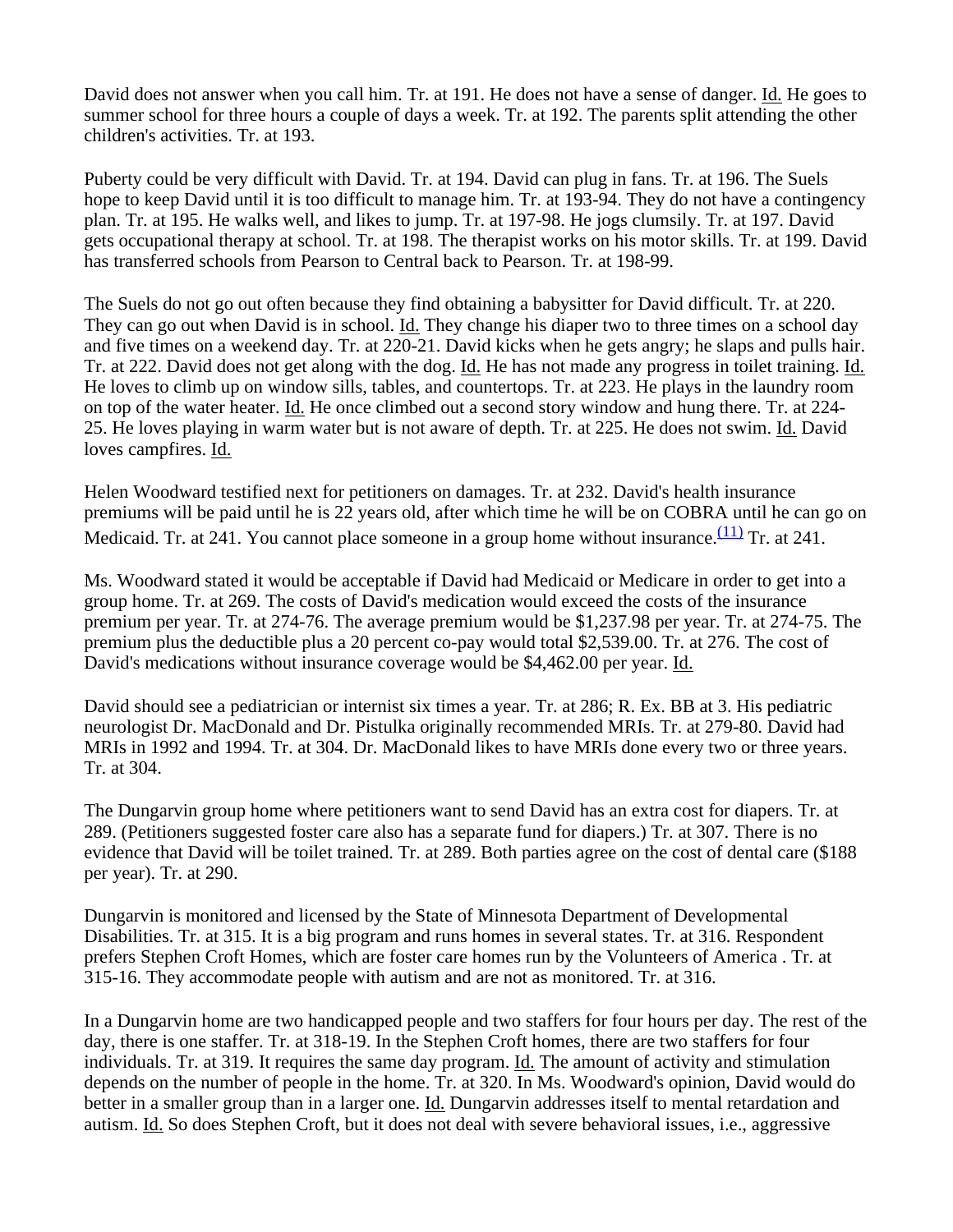tendencies. Tr. at 320-21. Ms. Woodward praised Dungarvin because of the longevity of its program. Tr. at 322. She does not know how long Stephen Croft has been in existence. Id.

Occupational therapy directs sensory integration. Tr. at 338. It would include a calming room. Id. At a group home, there would be rehabilitation aides. Tr. at 343. A comprehensive development assessment would be done as David enters adolescence. Tr. at 350-51. His sensory integration would be reevaluated. Tr. at 351. He would have sheltered employment and a vacation program (two weeks a year). Tr. at 352- 54. The sheltered workshop is provided by Dakota Inc. and would cost \$13,000 a year. Tr. at 354-55; R. Ex. BB at 8.

The Suels put David in a buggy now in the summer. Tr. at 372. He gets tired after half a block of walking. Id. They want a McClaron Major Buggy for him in the future when he is uncooperative. Id. The Suels want to keep David home until he is age 22. Tr. at 397.

David takes Depakote for seizures and Resperdol for behavior problems due to his mental retardation and autism. Tr. at 422-24. Petitioners request one hour of home health care assistance in the morning and three hours in the afternoon. Tr. at 426.

David needs a licensed practical nurse seventy days for the summer to administer medications. Tr. at 428-29. The two hour visiting rate of LPNs is \$65 so this would come to \$130 per day if she visited twice a day. Tr. at 431. Ms. Woodward does not know if Dungarvin has a hand held shower and a shower chair. Tr. at 471.

Shari Grote, David's current teacher, testified for respondent. Tr. at 200. She is a special education teacher for the moderate to severely retarded. Tr. at 201. She has been at Pierson for six years. Tr. at 201-02. She has been David's teacher since he was in the second grade. Tr. at 202. At the end of the fourth grade, David went on to the fifth-sixth grade building. Id. He returned to Pierson after Christmas. Id. David will stay there a year and then transfer to junior high school. Id.

David needs space, an area that can be closed off. Id. His behavior at home is better since he returned to Pierson. Tr. at 203. Home room begins David's day. Tr. at 203-04. After homeroom, they work on grooming. Tr. at 204. David needs a lot of guidance. Id. He is often distracted. Id. He has a library job: he collects books from each classroom. Id. David needs one-to-one assistance. Id. Five paraprofessionals work with him per week. Tr. at 205. He has a speech therapist two times a week. Tr. at 206. He has language sessions one hour a day. Id. David does not talk a lot. Tr. at 207. He is becoming more familiar with objects. Id. He has learned more tasks under one-to-one guidance. Tr. at 208. However, he failed to advance in toilet training. Id.

David is getting occupational therapy for his sensory-motor difficulties. Tr. at 209. The occupational therapy is on a consultative basis. Tr. at 210. If he is not brushed, David kicks and screams. Id. He likes to listen to music and enjoys using a computer. Tr. at 212. He uses a hammock swing. Tr. at 213. David's attention span is longer (ten minutes) for enjoyable activity than it is for drilling (five minutes). Tr. at 217.

Ann Lovegrove, a registered nurse and vice-president of catastrophic care, a certified case manager, testified for respondent. Tr. at 481-82. Currently, the Suels do not have assistance. Tr. at 488. Respite care did not work out. Id. They had a problem with the insurer paying for various therapies, so they stopped the therapies, including occupational therapy. Tr. at 488-89.

Stephen Croft is a group home. Tr. at 496. Its cost, including a day program, is \$63,281 per year. Tr. at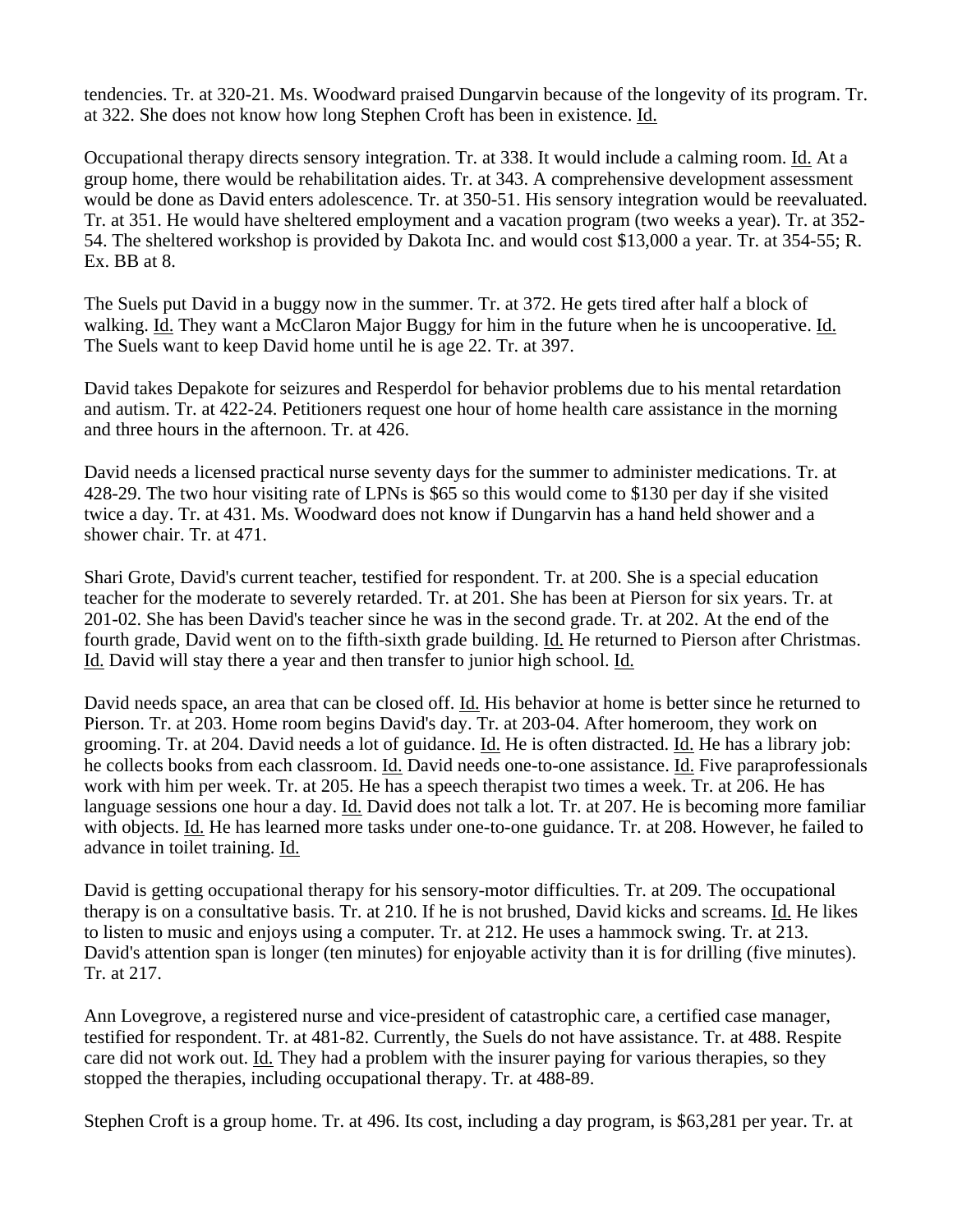497. She does not know of a summer camp for autistic people although it can be appropriate. Tr. at 508- 09. David is covered under insurance as a dependent child until he can obtain Medicare with a two-year bridge. Tr. at 509-10. He will need COBRA for those two years. Tr. at 510. He can get a high-risk policy until he is 42. Id. Dr. MacDonald changed his mind about the MRIs on the phone. Tr. at 511-12. He thought it was unnecessary unless there was an exceptional circumstance. Tr. at 512. Medicare will not cover the cost of drugs. Id. These will come to \$823.80 a year after age 43 to life (or when he went on Medicare). Tr. at 513.

She believes David will be toilet-trained. Tr. at 514. Dr. MacDonald told her David would be toilettrained after he is through puberty. Tr. at 515. David will need behavioral counseling for ten years until he goes to the facility. Tr. at 517-18. Recreation for him is trial and error. Tr. at 518. His caregivers can do it. Id. As for physical therapy, Dr. MacDonald did not think anything outside the school was necessary. Tr. at 519.

Respondent agrees to occupational therapy only until age 21, not for life. Tr. at 526-27. When David is maximized on a functional level, occupational therapy should stop. Tr. at 527. David is hypotonic. Id.

David may or may not benefit from augmentative communication. Tr. at 528. Assistive technology includes wheelchairs and feeding equipment. Tr. at 527-28. Comprehensive development is incorporated as part of his special education program. Tr. at 529. He is already getting sensory integration. Tr. at 530. Day programming is part of his residence. Id. Most sheltered workshops would be too distracting for David. Id.

Ms. Lovegrove did not visit the Dungarvin home or Stephen Croft home. Tr. at 536. David would benefit from camp. Id. She thinks he would benefit from the augmentative communication assessment. Tr. at 537. As for behavioral counseling, the group home staff should be able to deal with that. Tr. at 542.

#### **DISCUSSION ON DAMAGES**

#### Insurance Coverage

David will be covered under his father's Triple Gold Health Care Plan until he is 19 years old. R. Ex. JJ. If at age 19, he continues to be financially dependent on his father and is handicapped, he can remain covered until he is age 25. Id. But, this court award will preclude that coverage because it will remove David's financial dependence on his father. Therefore, the court awards \$500.00 per year (the cost of David's deductible) from the present until David's dependent coverage ends at age 19.

For three years (from age 19-22), the court awards a COBRA extension for \$100.50 per month. After that, he can obtain insurance through the Minnesota Comprehensive Health Association and the average monthly premium is \$103.16 plus an annual deductible of \$500.00 per year. At age 43, he can qualify for Medicare Part B, which will cost \$46.10 per month or \$553.20 per year plus \$100.00 per year deductible (and respondent agrees with these figures and the age of commencement of coverage).

David's insurance plan does not cover vocational rehabilitation, development delay services, nonmedical self-care and self-help training, learning disabilities and disorders, recreational therapy, and rehabilitation services that are not expected to make measurable or sustainable improvement. P. Ex. 45, p. 3.

#### Neurologist Visits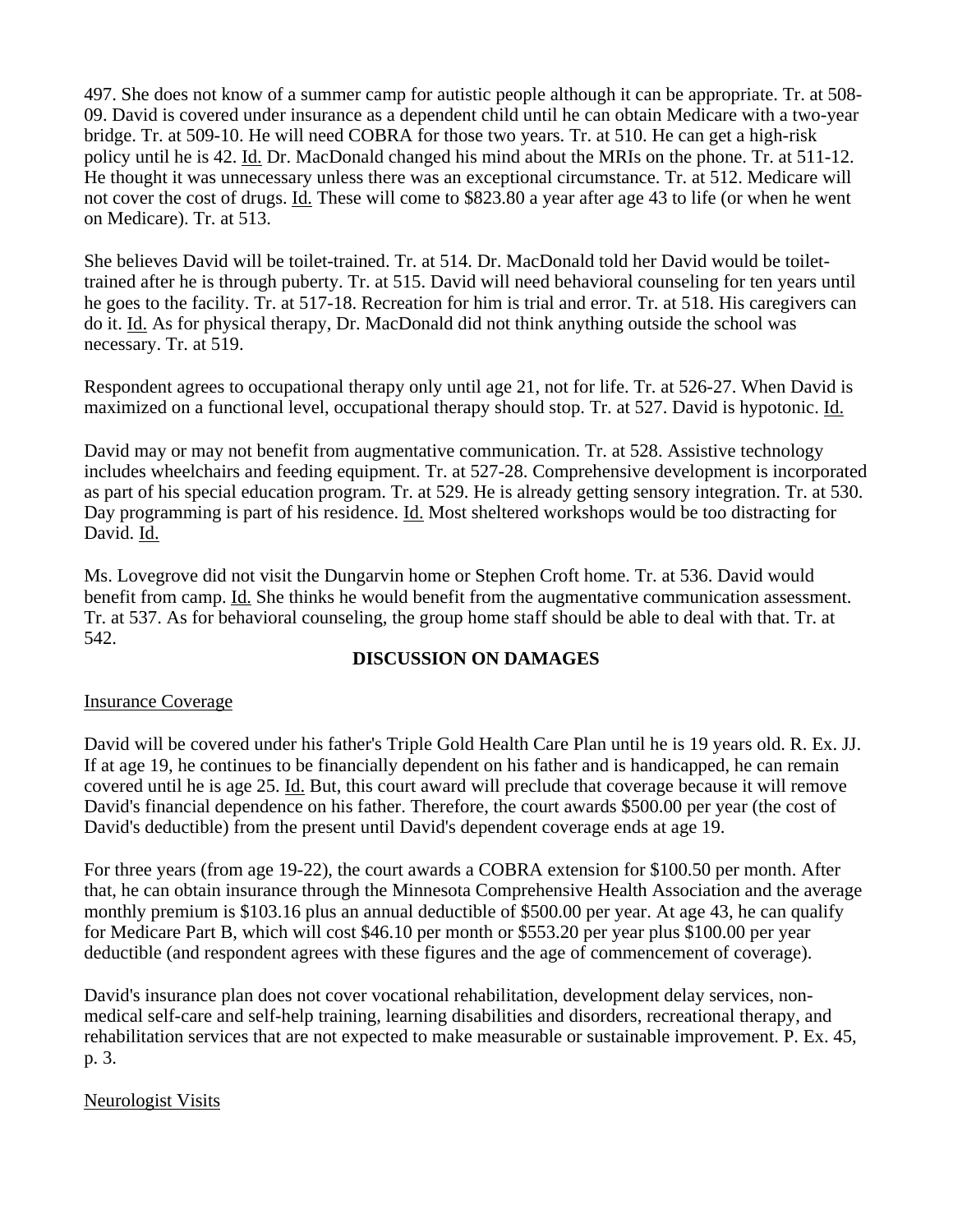The parties agree that David should see a neurologist twice a year. From the present until David is 22 (Triple Gold coverage and COBRA extension) the cost \$148.00 per visit or \$296.00 per year of which David pays \$15.00 per visit or \$30.00 per year. From age 22 to age 43 (Minnesota Comprehensive Health coverage) the cost is \$148.00 per visit or \$296.00 per year of which David pays \$29.60 per visit or \$59.20 per year. At age 43 when David goes on Medicare, the cost will be \$148.00 per visit or \$296.00 per year of which David pays \$69.60 per visit or \$139.20 per year. Although petitioners recommend MRIs once every three years, the court cannot see the medical necessity for them. David does not have an ongoing neurological process. His tubers will not grow or increase in number. He has a static encephalopathy. Moreover, Dr. MacDonald has apparently changed his mind about their medical necessity.

## Pediatrician/Internist Visits

The parties agree that David should see a pediatrician or internist three times a year. From the present until David is 22 (Triple Gold coverage and COBRA extension) the cost is \$46.50 per visit or \$139.50 per year of which David pays \$15.00 per visit or \$45.00 per year. From age 22 to age 43 (Minnesota Comprehensive Health coverage), the cost is \$46.50 per visit or \$139.50 per year of which David pays \$9.30 per visit or \$27.90 per year. Beginning at age 43 (Medicare coverage), the cost is \$46.50 per visit or \$139.50 per year or which David pays \$9.30 per visit or \$27.90 per year.

### Dentist

The parties agree that David should see a dentist twice a year for life. The annual cost will be \$188.00 (\$89.00-\$99.00) per visit.

#### Prescription Medicine

The parties agree that David will take Depakote for the rest of his life. In addition, in their original life care plan, petitioners requested compensation for Haldol and Cylert. Dr. MacDonald testified that David is taking Depakote. Tr. at 143. However, was most likely taking David off Cylert. Tr. at 145. He also stated that he was switching David from Melaril to Resperidol. Tr. at 146. David was not on Haldol. Petitioners' life care planner also testified that David was off Haldol and was taking Depakote, Cylert and Melaril (which would soon be substituted with Resperidol). Tr. at 292-93. In their revised life care plan, petitioners request compensation for Depakote, Melaril and Cylert.

Dr. MacDonald is David's treating neurologist. His testimony is David will be taken off Cylert and will take Depakote and Respiradol. Petitioners have not provided the court with the cost of Respiradol. Therefore, the court only awards compensation for Depakote from the present to the end of David's life.

Petitioners did not break down the individual costs of the drugs they request so the court accepts respondent's position that from now until David is 43, his Depakote will costs \$144.00 per year. At age 43 when he goes on Medicare, the cost will be \$823.00 per year for the rest of his life.

#### Bowel and Bladder Supplies

Respondent expects David to be toilet trained after he reaches puberty. Petitioners do not know. The court cannot assume that a ten year old child is going to be more capable of self-discipline after puberty than before, considering David's behavioral handicaps. The court awards \$2,408.00 until age 14 and then \$2,590.00 for life for bowel and bladder supplies.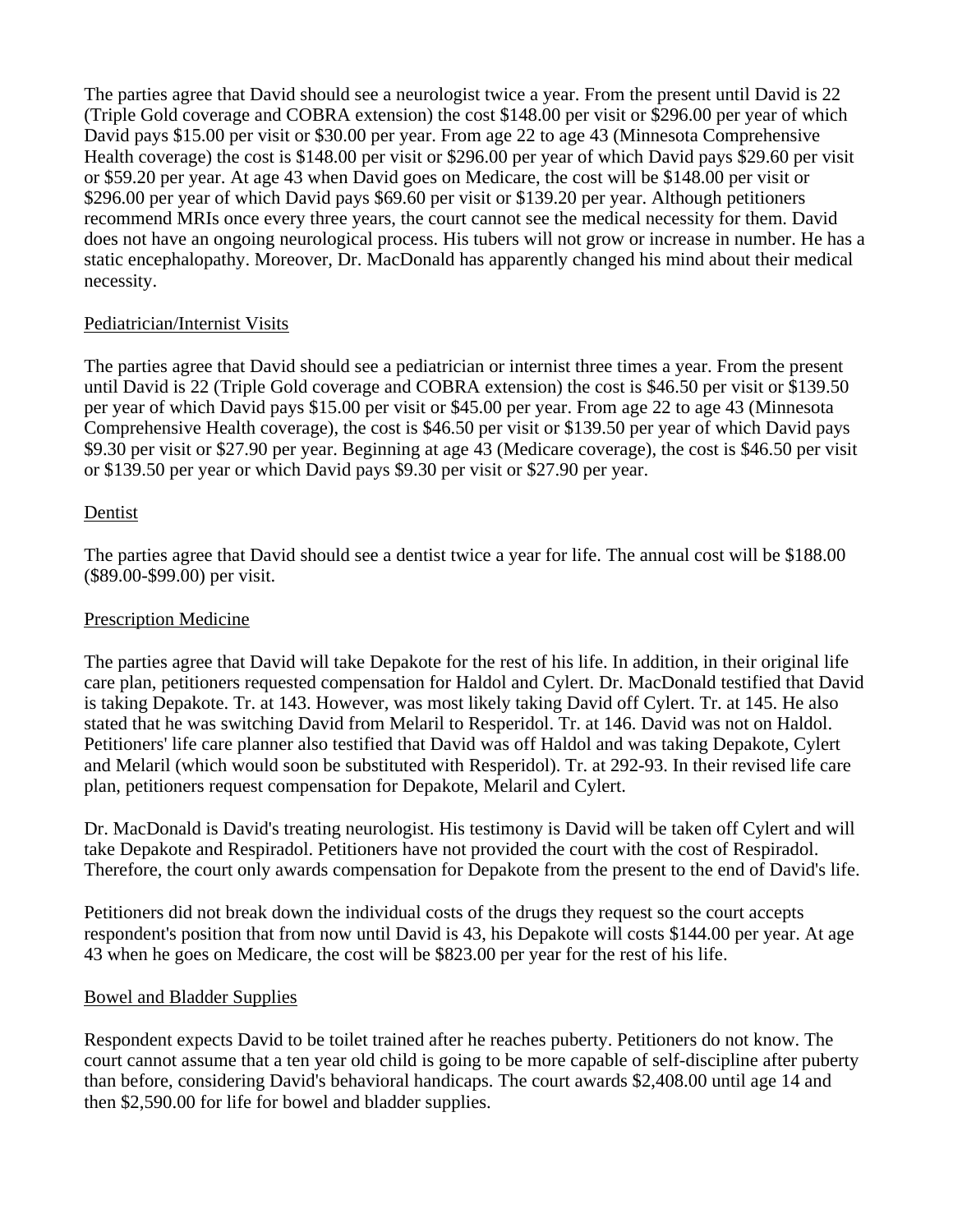## Blood Tests

The parties agree that David needs blood tests twice a year. His insurance should cover the cost from the present until he is 22, and from age 43 to life. From age 22 to 43 while David is covered by Minnesota Comprehensive Health Association, the blood tests will cost \$202.20 per test or \$404.40 per year of which David will pay \$80.88.

#### Home Health Care Assistance

For the 177 days per year when David is in school, the court awards two hours per day of a licensed practical nurse's assistance totaling \$65.00 and two hours per day of home health care assistance totaling \$32.00. The annual total for the 177 school days is \$17,169.00.

For 86 days each year (weekends and holidays), the court awards 8 hours of home health care assistance at a daily cost of \$128.00. The annual total for weekends and holidays is \$11,008.00.

For 72 days each year  $(12)$  (summer months when David is not in school), the court awards 2 hours per day of a licenced practical nurse's assistance totaling \$65.00 and eight hours per day of home health care assistance totaling \$128.00. The annual total for 72 summer days is \$13,896.00.

The combined annual total for LPN and home health care assistance is \$42,073.00.

### Respite Care

The court is impressed with the hard work David's parents have expended in caring for him and awards respite care of 24 days per year through age 21 at a cost of \$25.00 per hour or \$14,400.00 annually.

#### Individualized Supported Living Arrangement

The court is impressed with Ms. Woodward's testimony as to the preferability of the Dungarvin homes, with their more personal assistance (only two patients rather than four), over the Croft homes. In addition, Dungarvin has a history of competency, and is closely regulated by the state of Minnesota. Since the Suels intend to keep David home until he is 22 years old, the court awards \$84,052.00 annually for David from age 22 through life.

#### Summer Camp

Dr. MacDonald and both life care planners agree camp would be a good experience for David. The court awards \$390.00 per year for six days of summer camp.

#### Behavioral Counseling and Consultation

David's behavior is one of the most difficult aspects of living and dealing with him. The court agrees that he should receive 27 hours per year to age 22 when he enters a group home, and ten hours per year from age 22 to life. From the present until David is 22, the cost is \$112.00 per hour or \$3,024.00 annually of which David will pay \$492.80. From age 22 to life the cost is \$112 per hour or \$1,120.00 per year of which David will pay the full amount.

Independent Case Management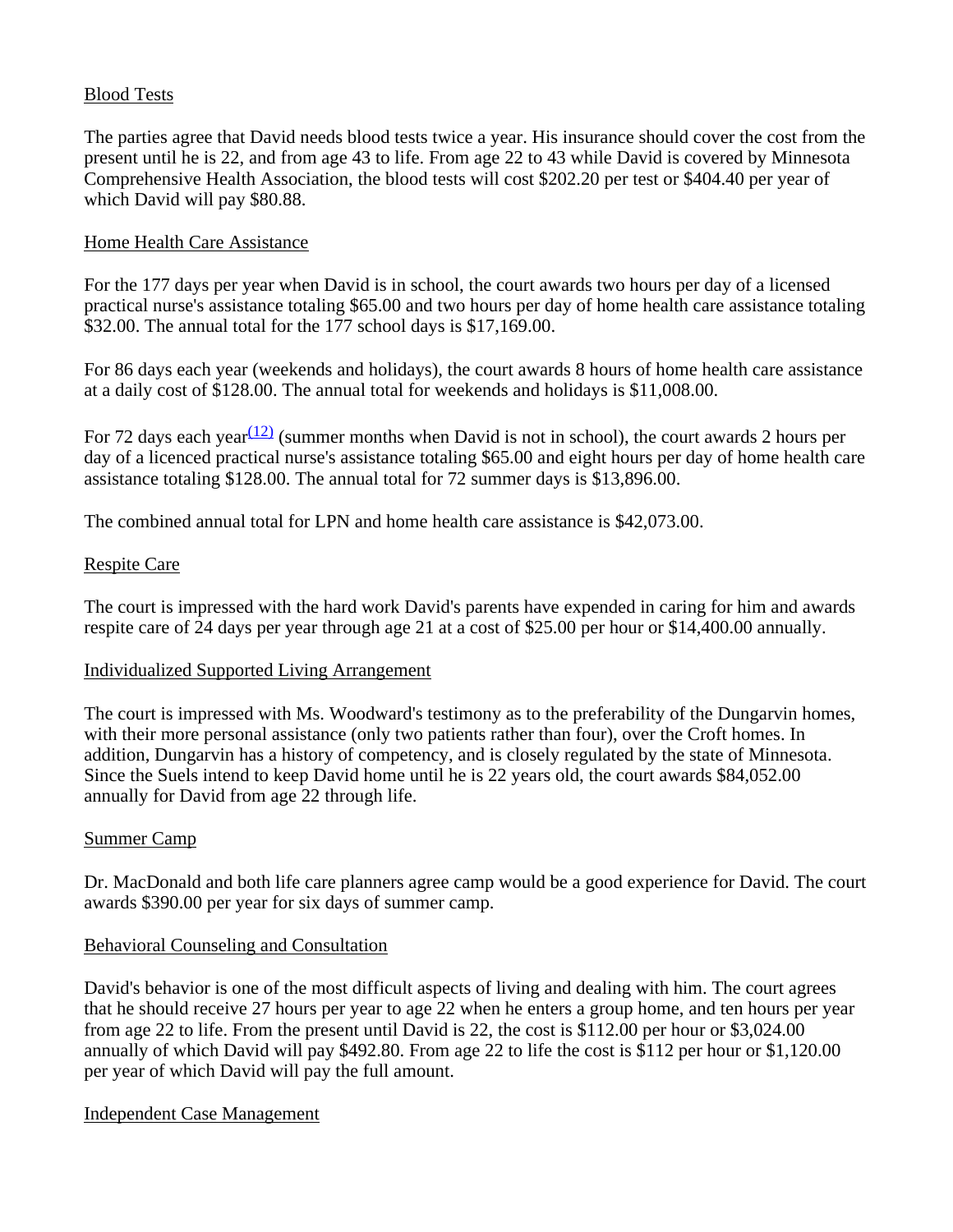The parties agree that David needs twelve hours per year through age 21 at a cost of \$840.00 annually, twenty hours per year from age 22 through age 23 at a cost of \$1,400.00 annually, and twelve hours per year from age 24 to life for a cost of \$840.00 annually.

### Recreational Therapy

Since David will be participating in a day program, the court assumes most of his time will be occupied with organized activities. The group home, Dungarvin, will presumably provide recreational activities for its two clients. Recreational therapy is therefore denied.

### Physical, Occupational, and Speech Therapies

Respondent argued that David's Triple Gold insurance policy covers physical, speech, and occupational therapy services. Petitioners argue the therapies are not covered because the policy states the following services are not covered: "services primarily educational in nature", "developmental delay services", "self-care and self-help training (non-medical)", "learning disabilities and disorders", and "rehabilitation services that are not expected to make measurable or sustainable improvement within a reasonable period of time". In the court's view, these exclusions, especially the last one, prevent David's therapies from being covered. Moreover, Mr. Suel testified that they had attempted to provide occupational therapy to David in the past and insurance would not pay. Tr. at 490-91. Respondent's life care planner also testified that petitioners were receiving no assistance in part because in the past insurance would not pay for therapies as the "company was identifying it as being maintenance therapy rather than something that had functional gain or goals attached". Tr. at 488-89.

The court awards eight hours per year of physical therapy from the present until David is 22 at \$104.00 per hour for an annual total of \$832.00.

The court finds it appropriate to award one hour per week, 48 weeks per year of occupational therapy from the present until David enters a group home at the age of 22. The cost is \$104.00 per hour or \$4,992.00 per year.

Petitioners ask for two hours per month of occupational therapy from age 22 through life, whereas respondent would eliminate occupational therapy at that point. Since David will be in a day program at the group home, occupational therapy at that time would probably be superfluous.

The court awards eight hours per year of speech therapy from the present until age 22 at an hourly rate of \$104.00 for an annual total of \$832.00.  $(13)$ 

## Assistive Technology, Augmentive Communication, Comprehensive Developmental, and Sensory Integration Assessments

Petitioners request these assessments once in David's lifetime. Respondent does not recommend them. The court assumes that a sheltered employment or day programming would perform these types of assessments in order to conform David's daytime activities to his skills. The court sees no reason to award them as a separate item of compensation.

## Sheltered Employment/Day Programming Services

Petitioners request five days per week, fifty weeks per year, from age 22 through work expectancy at a cost of \$52 per day or \$13,000 per year. Respondent does not recommend it and says it is included in the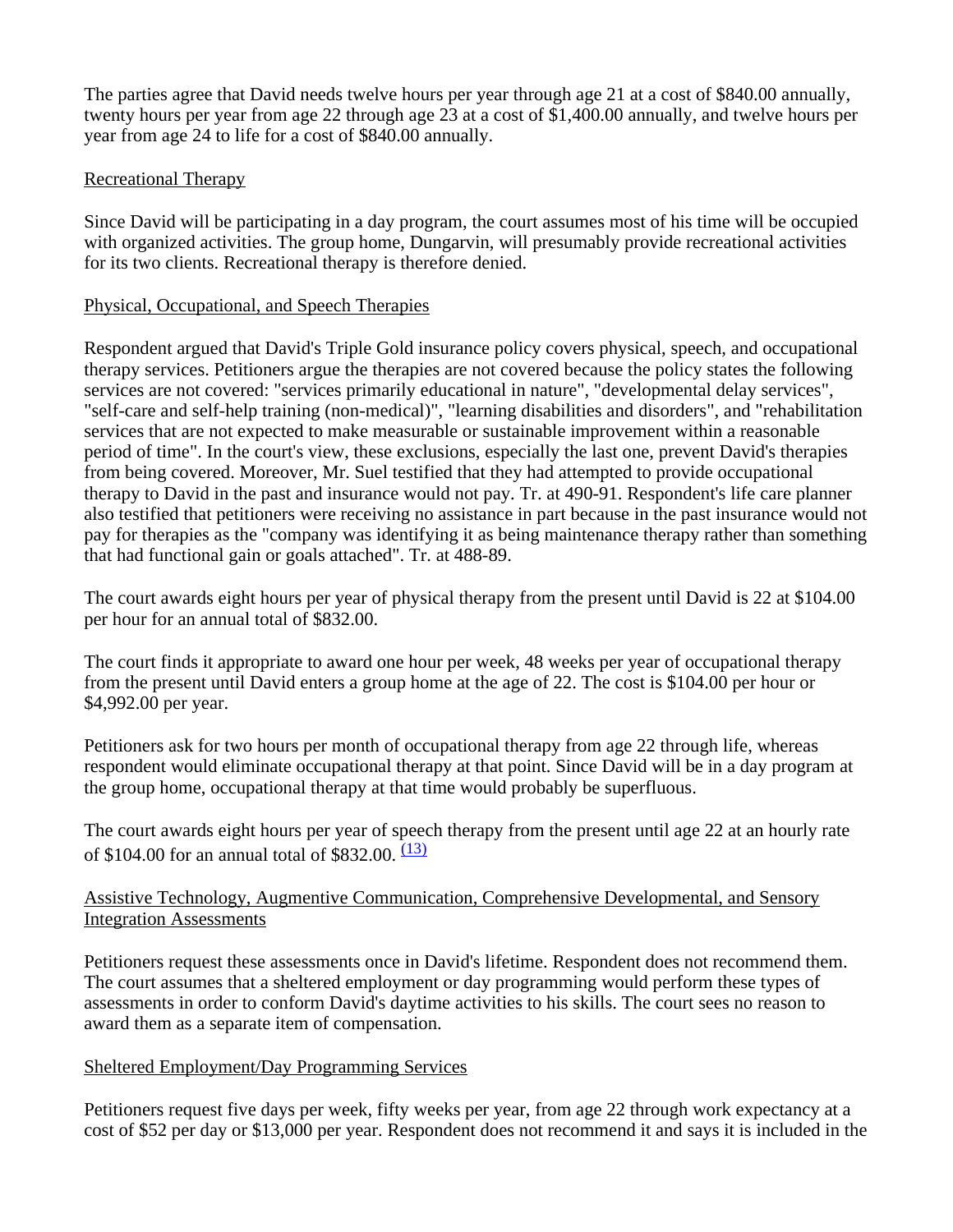program cost. The testimony shows that Michigan requires residents in group homes to have day programs and these programs cost supplemental to the homes' cost. The court awards \$13,000 annually for this type of program through David's work life expectancy. Neither party put in evidence as to David's work life expectancy. The court will assume that is fifty-five years (sixty-five minus David's current ten years).

### Equipment

Petitioners request therapy balls, a Rifton scooter board with support blocks, sensory integration equipment, a trampoline, a language board, fine motor therapy equipment, a McClaron Major Buggy, a Rifton Adaptive Tricycle, a Rifton Hammock Swing Frame with Mats, adaptive swimming aids, a hand held shower, a bath/shower chair, an electric massager, mats/weighted blankets, weighted vests, ankle weights, oral motor activity equipment, relaxing music tapes, and light dimmer switches. Respondent does not recommend awarding any money for these items.

The court has awarded compensation for physical, occupational and speech therapy. A number of the above items should be part of David's therapies (therapy ball, sensory integration equipment, language board, fine motor therapy equipment, electric massager, mats/weighted blankets, weighted vests, ankle weights). Moreover, David has an established routine with his parents which is working and he will be moving into a group home in twelve years. It seems to the court that all these sources of therapy and caregiving will provide him with the appropriate equipment to perform that therapy and maintain that care.

The court does award a McClaron Major Buggy at age 12 (when David's current buggy needs replacing), at age 17, and at age 22. The court will not continue replacing the buggy once David enters a group home as he will be in a year-round day program and will use the buggy only sporadically. The cost from age 12 to age 22 is \$93.80 per year, and at age 22 there will be a one-time cost of \$469.00.

The court awards a hand-held shower for David to assist his parents with bathing him and to be replaced every seven years. The cost is \$22.00 and then \$3.14 per year. The court does not award a shower chair as the parent s do not use one now and Mr. Suel was unsure if one would be helpful. Tr. at 385.

The court awards a Rifton Hammock Swing Frame with Mats once at age 22 when David enters a group home at a cost of \$995.00.

The court is not awarding compensation for a trampoline, Rifton Adaptive Tricycle, Rifton Scooter, adaptive swimming aids, oral motor activity equipment, relaxing music tapes, or light dimmer switches.

Neither party has presented a position on growth rate. The court's custom is to award a four percent growth rate for non-medical expenses and a six percent growth rate for medical expenses. **CONCLUSION**

Respondent shall file a chart reflecting the award of the court no later than Friday, October 31, 1997.

# **IT IS SO ORDERED.**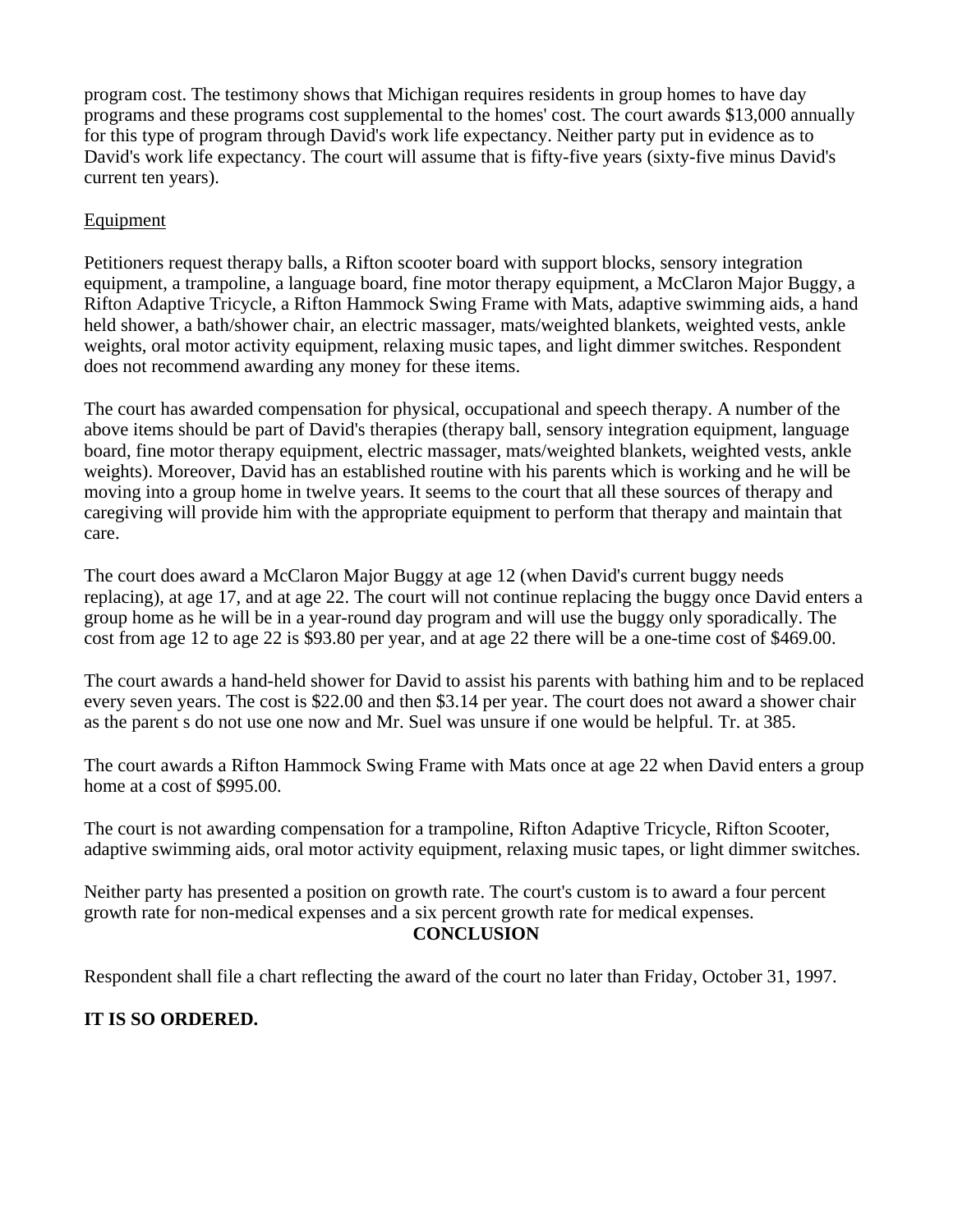Dated:

Laura D. Millman

Special Master

1. The statutory provisions governing the Vaccine Act are found in 42 U.S.C.A. § 300aa-1 et seq. (West 1991). The National Vaccine Injury Compensation Program comprises Part 2 of the Vaccine Act. For convenience, further reference will be to the relevant subsection of 42 U.S.C. § 300aa.

2. Respondent's initial position was that it was not liable for any damages because David's current condition was completely a consequence of his TS. However, the undersigned rejected this position because in deciding damages on remand after the appellate court found significant aggravation, it cannot hold consistent with the appellate decision that David's substantial deterioration is not a sequela of his vaccine injury. Since, as Judge Merow held, DPT significantly aggravated David's TS, then all damages flowing from all clinical manifestations of the worsened TS are recoverable, whenever they occur, as long as the first symptom occurred within Table time (in order for petitioners to avail themselves of the statutory presumption of causation of the initial symptom).

Then, respondent modified its position to express a willingness to pay solely for anticonvulsants since, it posited, only seizures as a symptom manifested themselves within three days of vaccination and, therefore, the only significant aggravation was seizure onset. The court disagrees. To say there are no damages except for seizures is to deny liability for significantly aggravating the entire disease, TS, of which seizures are only the first clinical sign. The seizures are the symptom, not the disease. To pay only for the first symptom is to ignore the disease.

3. On July 24, 1997, respondent filed a Motion to Consider Omnibus Record. Petitioners filed a response on August 4, 1997. For the reasons set out above, the court denies the motion. Respondent also requested that the omnibus evidence be made part of the record in this case. The court grants this request and notes that respondent has already filed numerous omnibus exhibits in this case.

4. Gomez, M.R., Kuntz, N.L., and Westmoreland, B.F., "Tuberous Sclerosis, early onset of seizures, and mental subnormality: Study of discordant [m]o[n]ozygous twins," 31 Neur 604-11 (1982).

5. Goodman, M., Lamm, S.H., Engel, A., Shepherd, C.W., Houser, O.W., "Cortical Tuber Count: A Biomarker Indicating Neurologic Severity of Tuberous Sclerosis Complex," 12 J. Child Neur. 85-90 (1997). (This version of paper is NOT in evidence in Suel -- only the prepublication version w/out Roach editorial) See LL 1/8/97)

6. R. Riikonen, "Long-Term Outcome of West Syndrome: A Study of Adults with a History of Infantile Spasms," 37(4) Epilepsia 367-72 (1996). Children with TS (fifteen of 214 studied) had high rates of mental retardation and intractable epilepsy. Id. at 371. The emphasis on the article was the difference in outcome between those with cryptogenic infantile spasms (no known cause) and those with symptomatic infantile spasms (known cause). The latter type of spasms produced a worse result. Id. at 370-71.

7. In his text, Dr. Gomez states, "The age of seizure onset and the presence and severity of the mental subnormality are directly related." R. Ex. I, p. 29.

8. Shepherd, C.W., Houser, O.W., Gomez, M.R., "MR Findings in Tuberous Sclerosis Complex and Correlation with Seizure Development and Mental Impairment," 16 A.J.N.R. 149-155 (Jan. 1995).